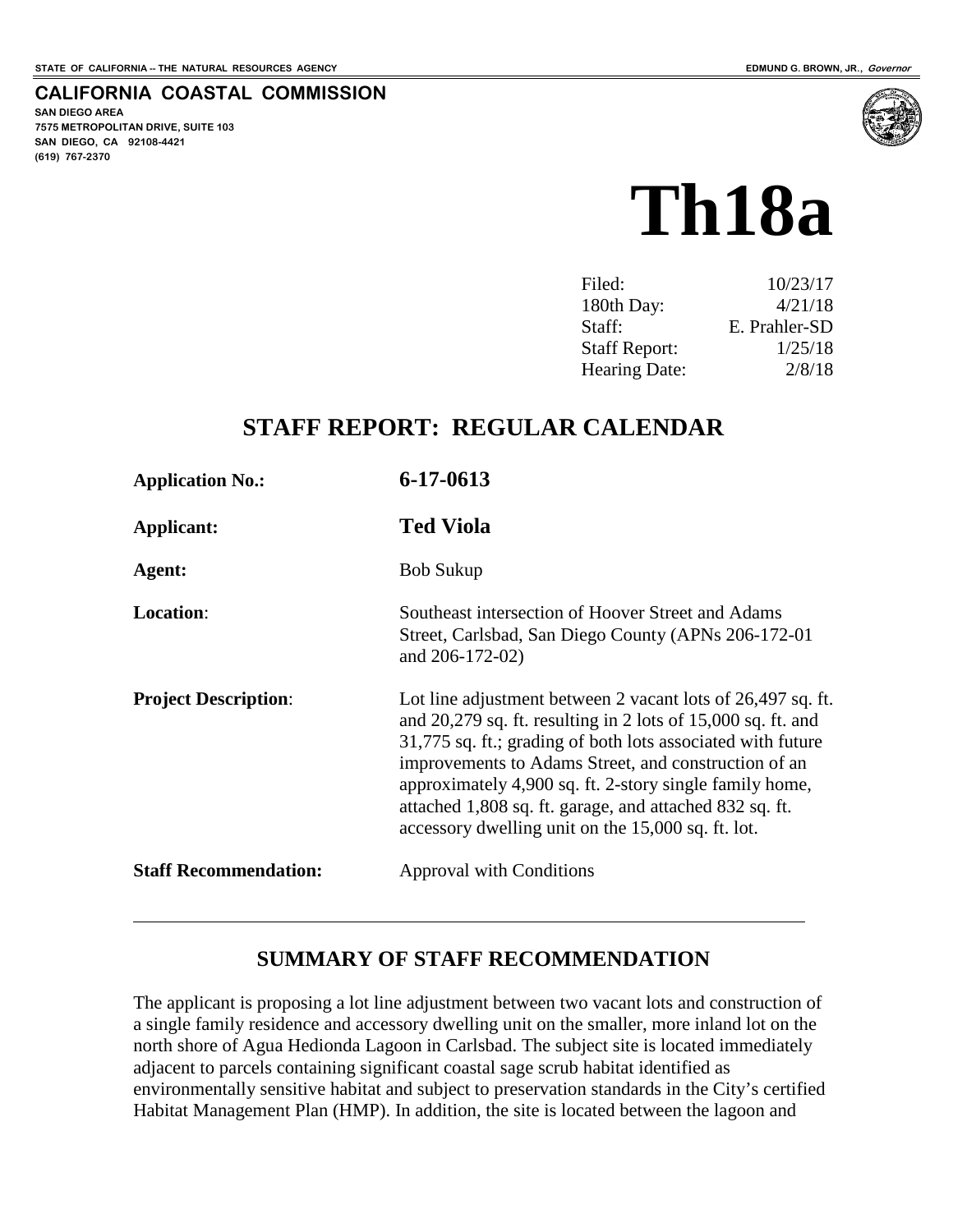Adams Street, a designated scenic roadway that offers expansive views of the lagoon. The site is also highly visible above the lagoon from Interstate 5. As a result, staff is recommending approval of the project with a number of special conditions designed to protect offsite sensitive habitat resources, water quality and visual resources from adverse impacts.

The City's certified Agua Hedionda Land Use Plan and HMP require a 20 foot habitat buffer between development and coastal sage scrub habitat and prohibit grading within such buffers. **Special Condition 2** requires the applicant to submit revised grading plans that eliminate any grading a minimum of 20 feet from any coastal sage scrub habitat consistent with the LUP and the HMP. To ensure the continued and improved habitat function of existing coastal sage scrub and the lagoon in this area, **Special Condition 3** requires the applicant to submit a revised landscape plan that uses primarily native, non-invasive plant species onsite. **Special Condition 4** acknowledges that any future development on Parcel B, including a subdivision, shall require a coastal development permit and shall be sited and designed to avoid impacts to sensitive coastal sage scrub habitat. **Special Condition 8**  requires the applicant to record the permit conditions against the property to ensure that future property owners are aware of the sensitive habitat located on the adjacent parcels, and the potential limitations on future development of the site, including a future lot split.

The project also has potential to adversely impact water quality of Agua Hedionda Lagoon through erosion and runoff. To avoid these potential adverse impacts, **Special Condition 2** requires revised grading plans to indicate that major grading be completed and all erosion control best management practices be installed by November 1. **Special Condition 3** requires landscaping to stabilize all graded areas, and **Special Conditions 5** and **6** require the applicant to implement construction-phase erosion control best management practices and post-development drainage improvements.

Finally, because the site is located in a highly scenic area, the proposed home has been designed to sit below the centerline of Adams Street so that passersby can view the lagoon from the roadway. **Special Condition 1** requires submission of final plans reflecting this elevation limit. **Special Condition 3** requires the use of non-invasive trees planted along the lagoon-facing side of the home on Parcel A to screen the development from Interstate 5 and the lagoon waters. Finally, **Special Condition 7** requires the applicant to use earth tones in the materials and paint on the proposed structures to complement the natural hillside and further soften the visual impact of the proposed development.

Commission staff recommends **approval** of coastal development permit application 6-17- 0613 as conditioned.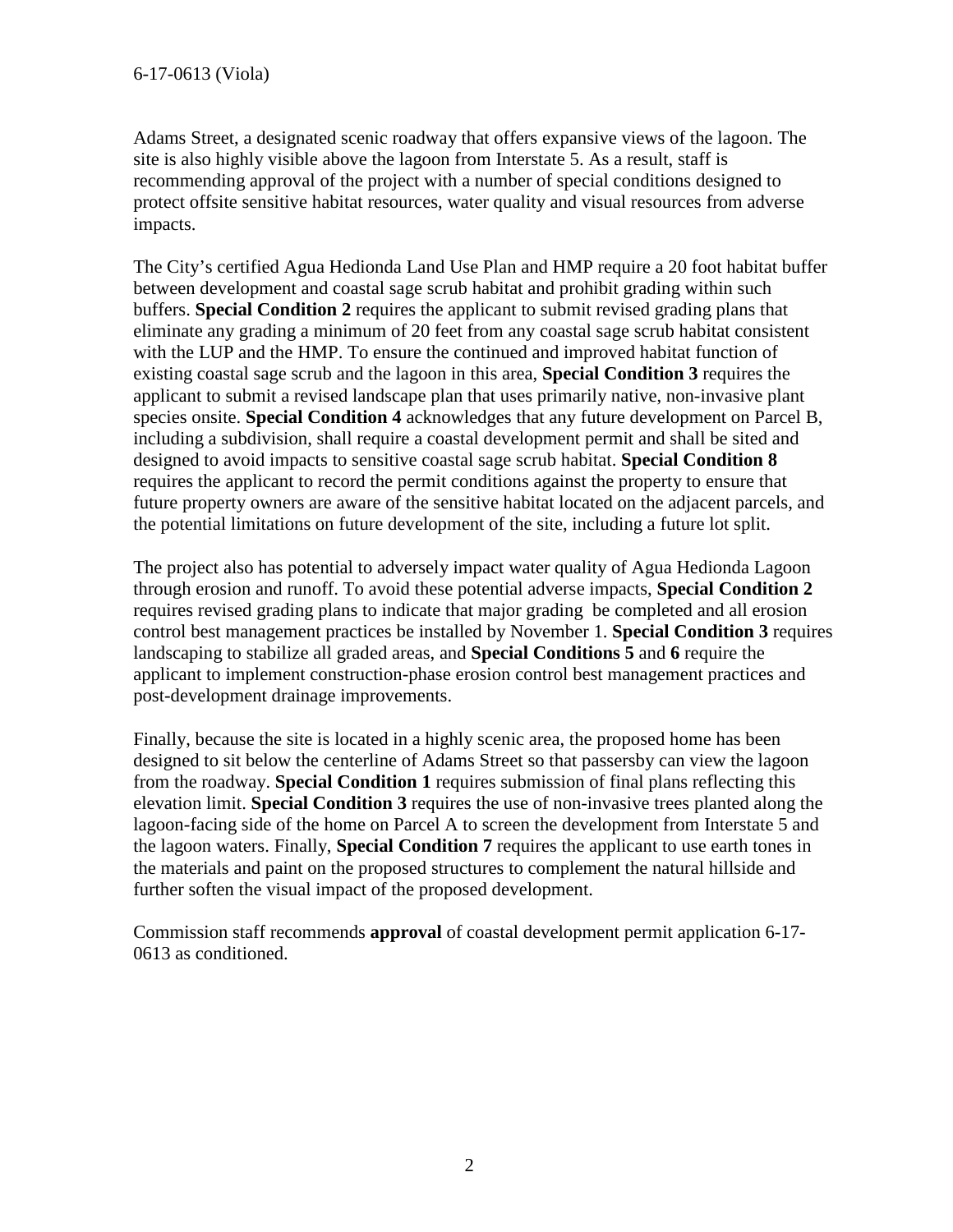# **TABLE OF CONTENTS**

| $A_{1}$   |  |
|-----------|--|
| <b>B.</b> |  |
| $C$ .     |  |
| D.        |  |
| Ε.        |  |
| F.        |  |
|           |  |

# **APPENDICES**

[Appendix A – Substantive File Documents](#page-21-0)

## **EXHIBITS**

[Exhibit 1 – Vicinity Map](https://documents.coastal.ca.gov/reports/2018/2/th18a/th18a-2-2018-exhibits.pdf)

[Exhibit 2 – Aerial Image](https://documents.coastal.ca.gov/reports/2018/2/th18a/th18a-2-2018-exhibits.pdf)

[Exhibit 3 – Site Plan – Parcel A](https://documents.coastal.ca.gov/reports/2018/2/th18a/th18a-2-2018-exhibits.pdf)

[Exhibit 4 – Habitat Mapping from Biological Resources Technical Report, prepared](https://documents.coastal.ca.gov/reports/2018/2/th18a/th18a-2-2018-exhibits.pdf) by [Everett and Associates, dated November 8, 2016](https://documents.coastal.ca.gov/reports/2018/2/th18a/th18a-2-2018-exhibits.pdf) 

[Exhibit 5 – Onsite Area Located Within 20 feet of Coastal Sage Scrub Habitat](https://documents.coastal.ca.gov/reports/2018/2/th18a/th18a-2-2018-exhibits.pdf) [Exhibit 6 – Views of the Site](https://documents.coastal.ca.gov/reports/2018/2/th18a/th18a-2-2018-exhibits.pdf)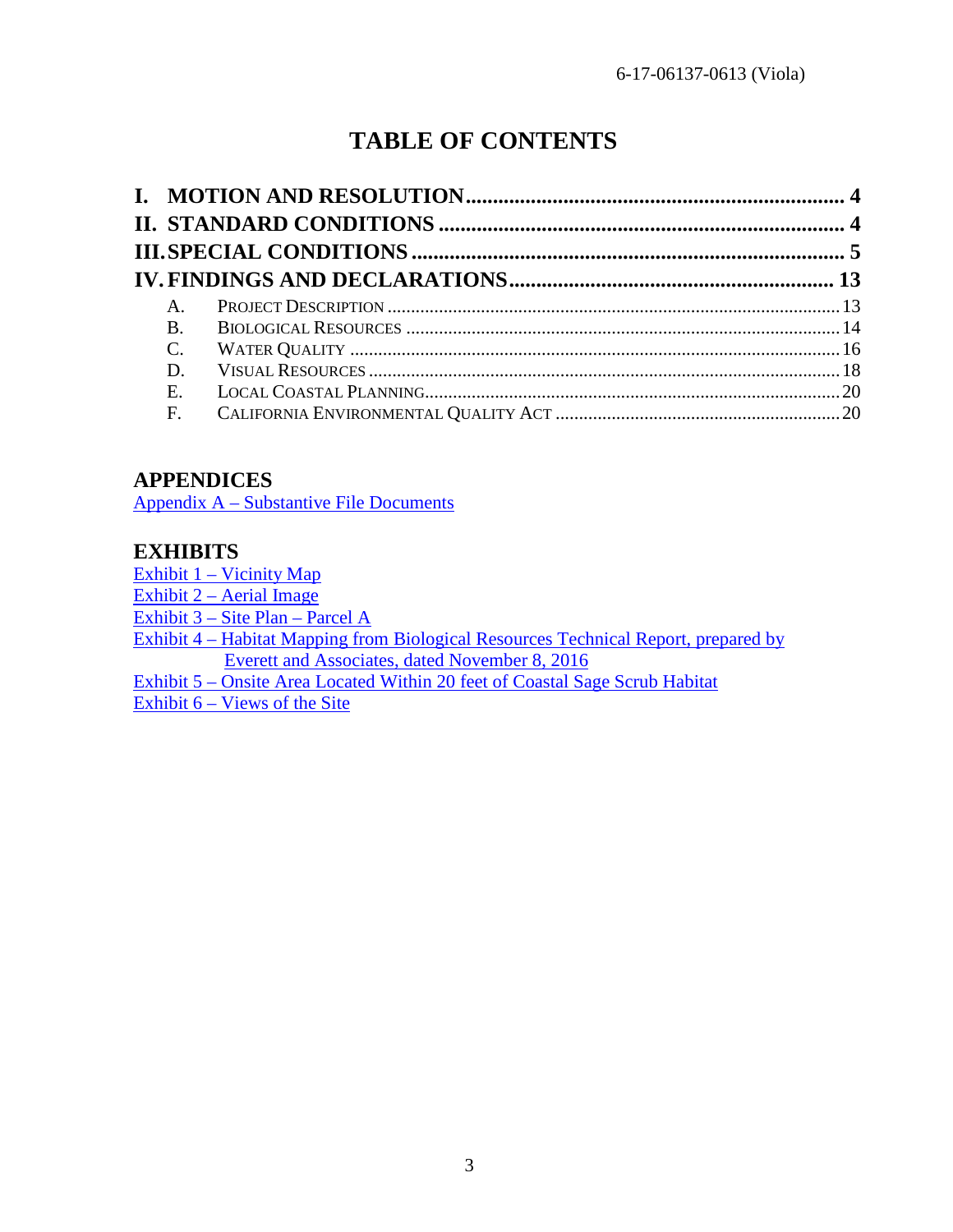# <span id="page-3-0"></span>**I. MOTION AND RESOLUTION**

#### **Motion:**

*I move that the Commission approve Coastal Development Permit Application No. 6-17-0613 subject to the conditions set forth in the staff recommendation.* 

Staff recommends a **YES** vote on the foregoing motion. Passage of this motion will result in conditional approval of the permit and adoption of the following resolution and findings. The motion passes only by affirmative vote of a majority of the Commissioners present.

#### **Resolution:**

*The Commission hereby approves coastal development permit 6-17-0613 and adopts the findings set forth below on grounds that the development as conditioned will be in conformity with the policies of Chapter 3 of the Coastal Act and will not prejudice the ability of the local government having jurisdiction over the area to prepare a Local Coastal Program conforming to the provisions of Chapter 3. Approval of the permit complies with the California Environmental Quality Act because either 1) feasible mitigation measures and/or alternatives have been incorporated to substantially lessen any significant adverse effects of the development on the environment, or 2) there are no further feasible mitigation measures or alternatives that would substantially lessen any significant adverse impacts of the development on the environment.* 

# <span id="page-3-1"></span>**II. STANDARD CONDITIONS**

This permit is granted subject to the following standard conditions:

- 1. **Notice of Receipt and Acknowledgment**. The permit is not valid and development shall not commence until a copy of the permit, signed by the permittee or authorized agent, acknowledging receipt of the permit and acceptance of the terms and conditions, is returned to the Commission office.
- 2. **Expiration.** If development has not commenced, the permit will expire two years from the date on which the Commission voted on the application. Development shall be pursued in a diligent manner and completed in a reasonable period of time. Application for extension of the permit must be made prior to the expiration date.
- 3. **Interpretation.** Any questions of intent of interpretation of any condition will be resolved by the Executive Director or the Commission.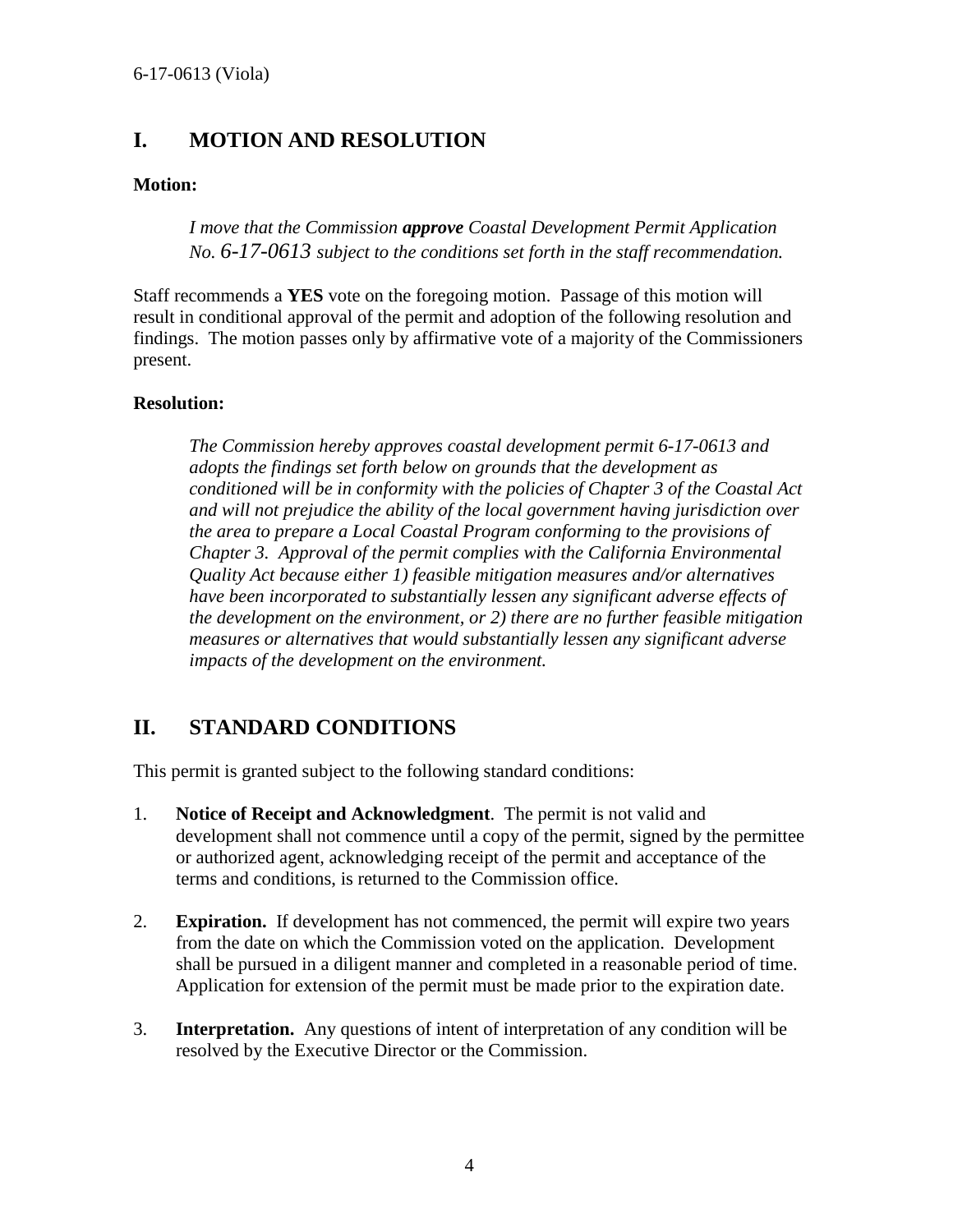- 4. **Assignment.** The permit may be assigned to any qualified person, provided assignee files with the Commission an affidavit accepting all terms and conditions of the permit.
- 5. **Terms and Conditions Run with the Land.** These terms and conditions shall be perpetual, and it is the intention of the Commission and the permittee to bind all future owners and possessors of the subject property to the terms and conditions.

# <span id="page-4-0"></span>**III. SPECIAL CONDITIONS**

This permit is granted subject to the following special conditions:

#### 1. **Final Plans.**

- (a) PRIOR TO ISSUANCE OF THE COASTAL DEVELOPMENT PERMIT, the applicant shall submit, for the review and written approval of the Executive Director, final site and architectural plans approved by the City of Carlsbad which are in substantial conformance with the site plans by The Sea Bright Company date-stamped submitted on September 11, 2017 and the architectural plans by Wright Design date-stamped submitted on July 18, 2017.
- (b) The permittee shall undertake development in conformance with the approved final plans unless the Commission amends this permit or the Executive Director determines that no amendment is legally required for any proposed minor deviations.

### 2. **Revised Grading Plans.**

- (a) PRIOR TO ISSUANCE OF THE COASTAL DEVELOPMENT PERMIT, the applicant shall submit, for the review and written approval of the Executive Director, revised final grading plans approved by the City of Carlsbad that substantially conform with the preliminary grading plans by The Sea Bright Company date-stamped submitted on September 11, 2017, except that they shall be modified as required below.
	- (i) Eliminate all grading on Parcel B that is within 20 feet from coastal sage scrub habitat located on the adjoining parcel(s), as generally depicted in [Exhibit 5.](https://documents.coastal.ca.gov/reports/2018/2/th18a/th18a-2-2018-exhibits.pdf)
	- (ii) Grading of the 2:1 slope against Adams Street shall cease, and all erosion control BMPs (including fiber rolls and landscaping to stabilize the slope) shall be installed, by November 1 of any year. If necessary, grading of the slope may resume April 1. Additional grading activities, including trench work for the building and retaining wall foundations or for utilities, may occur after November 1.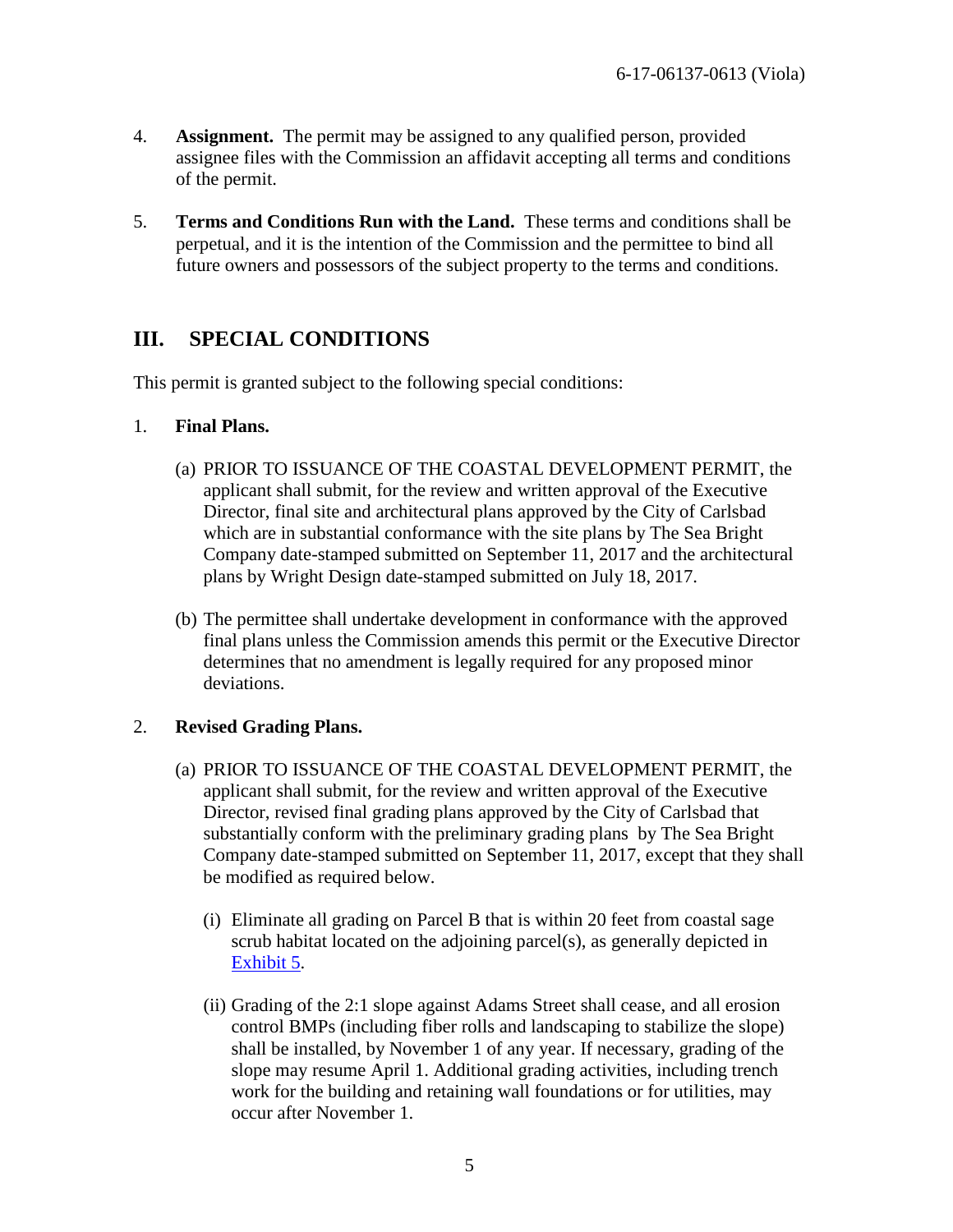- (b) All revised plans shall be prepared and certified by a licensed professional as applicable (e.g., architect, surveyor, geotechnical engineer), based on current information and professional standards, and shall be certified to ensure that they are consistent with the Commission's approval.
- (c) The permittee shall undertake development in conformance with the approved final plans unless the Commission amends this permit or the Executive Director determines that no amendment is legally required for any proposed minor deviations.

#### 3. **Revised Landscape Plans.**

- (a) PRIOR TO ISSUANCE OF THE COASTAL DEVELOPMENT PERMIT, the applicant shall submit, for the review and written approval of the Executive Director, revised final landscaping plans approved by the City of Carlsbad that substantially conform with the preliminary landscape plans by The Sea Bright Company date-stamped submitted on September 11, 2017, except that they shall be modified as required below.
	- (i) A planting schedule that indicates that the planting plan shall be implemented within sixty (60) days of completion of construction.
	- (ii) All graded soils shall be stabilized with planting at the completion of final grading. Such planting shall be adequate to provide 90 percent coverage within two  $(2)$  years.
	- (iii)To minimize the need for irrigation, all proposed landscaping shall be drought-tolerant, native, fire resistant, non-invasive plant species that are obtained from local stock, if available. *Acacia stenophylla, Salvia* "Allen Chickering," *Salvia apiana*, and California sege salt grass shall be replaced with coastal Southern California native species. Use of turf irrigated with potable water shall be minimized and irrigated with micro-spray systems. No plant species listed as problematic or invasive by the California Native Plant Society [\(http://www.CNPS.org/\)](http://www.cnps.org/), the California Invasive Plant Council (formerly the California Exotic Pest Plant Council) [\(http://www.cal](http://www.cal-ipc.org/)[ipc.org/\)](http://www.cal-ipc.org/), or as may be identified from time to time by the State of California shall be employed or allowed to naturalize or persist on the site. No plant species listed as "noxious weed" by the State of California or U.S. Federal Government shall be planted or allowed to naturalize or persist on the site.
	- (iv)All existing non-native species onsite shall be removed.
	- (v) On Parcel A, the placement of a minimum of one non-invasive specimen size tree (24-inch box minimum) for every 20 feet of structure along the south-facing portion of the lot and arranged to maximize screening of the structure from views from Agua Hedionda Lagoon and Interstate 5. A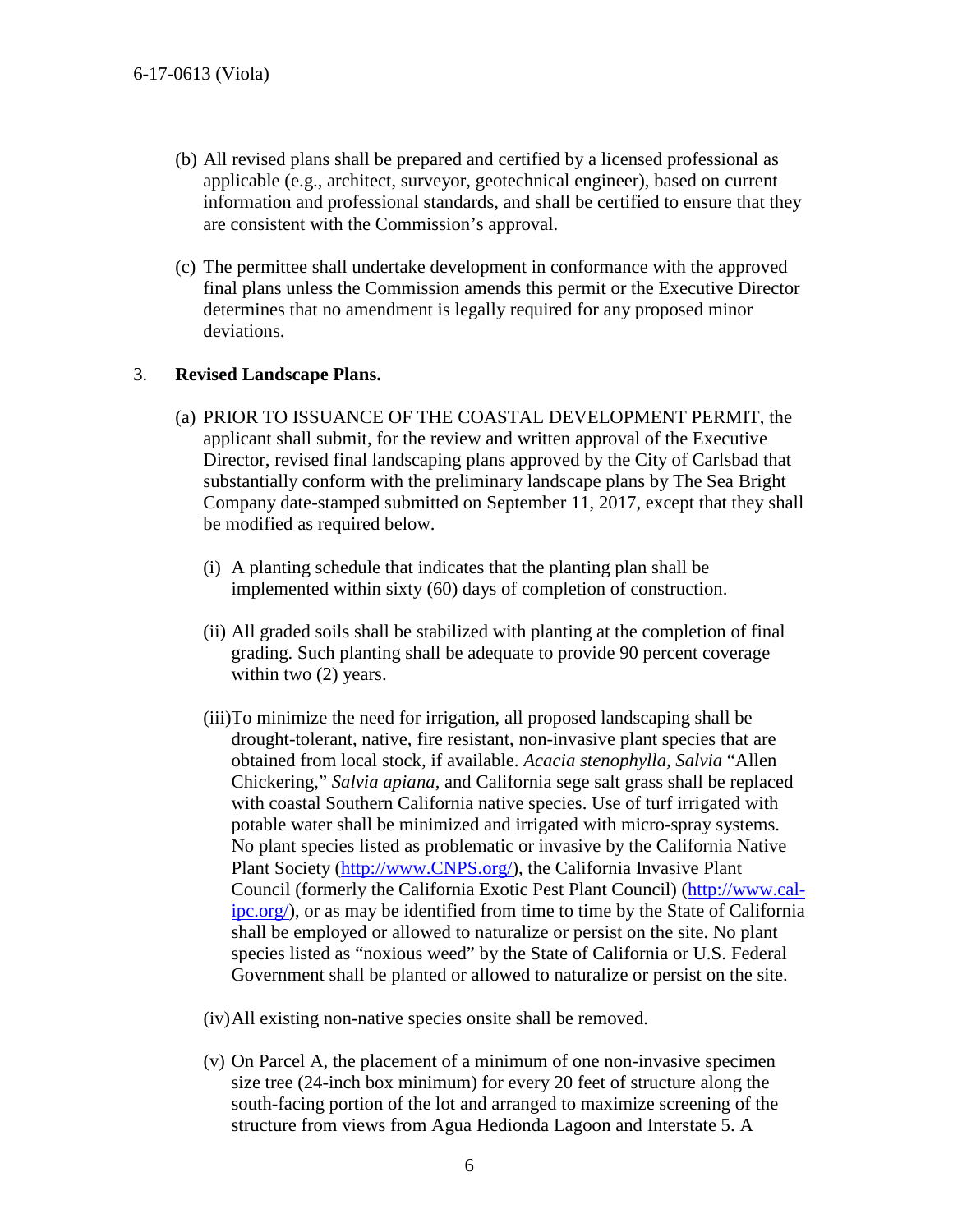minimum of 5 trees shall be provided lagoonward of the building pad for the proposed residence. The required trees shall be planted within 60 days of completion of residential construction and be maintained in good growing condition for the life of the residence. The plan shall also indicate that all landscaping including the required trees shall consist of species which do not reach sufficient height to block public views from Adams Street. Said landscaping shall be designed to mitigate the visual impact of the structure as viewed from the lagoon and Interstate 5, while preserving views from the home.

- (vi)All landscaped areas on the project site shall be maintained in a litter-free, weed-free, and healthy growing condition throughout the life of the project and, whenever necessary, shall be replaced with new plant materials to ensure continued compliance with applicable landscape requirements.
- (vii) Five years from the date of the issuance of the coastal development permit, the Permittee shall submit for the review and written approval of the Executive Director a landscaping monitoring report, prepared by a licensed Landscape Architect or qualified resource specialist, that certifies whether the on-site landscaping is in conformance with the landscape plan approved pursuant to this special condition. The monitoring report shall include photographic documentation of plant species and plant coverage.

If the landscape monitoring report indicates the landscaping is not in conformance with or has failed to meet the performance standards specified in the landscaping plan approved pursuant to this permit, the Permittee shall submit a revised or supplemental landscape plan for the review and written approval of the Executive Director. The revised landscaping plan must be prepared by a licensed Landscape Architect or qualified resource specialist and shall specify measures to remediate those portions of the approved landscaping plan that have failed or are not in conformance with the original approved plan.

- (viii) The use of rodenticides containing any anticoagulant compounds is prohibited.
- (ix)All irrigation systems shall limit water use to the maximum extent feasible. Use of reclaimed water for irrigation is encouraged. If permanent systems using potable water are included in the landscape plan, they shall use water conserving emitters (e.g., micro spray) and drip irrigation only. Use of reclaimed water ("gray water "systems) and rainwater catchment systems are encouraged. Other water conservation measures shall be considered, including use of weather based irrigation controllers.
- (b) All revised landscape plans shall be prepared and certified by a licensed professional or professionals as applicable (e.g., landscape architect or resource specialist), based on current information and professional standards, and shall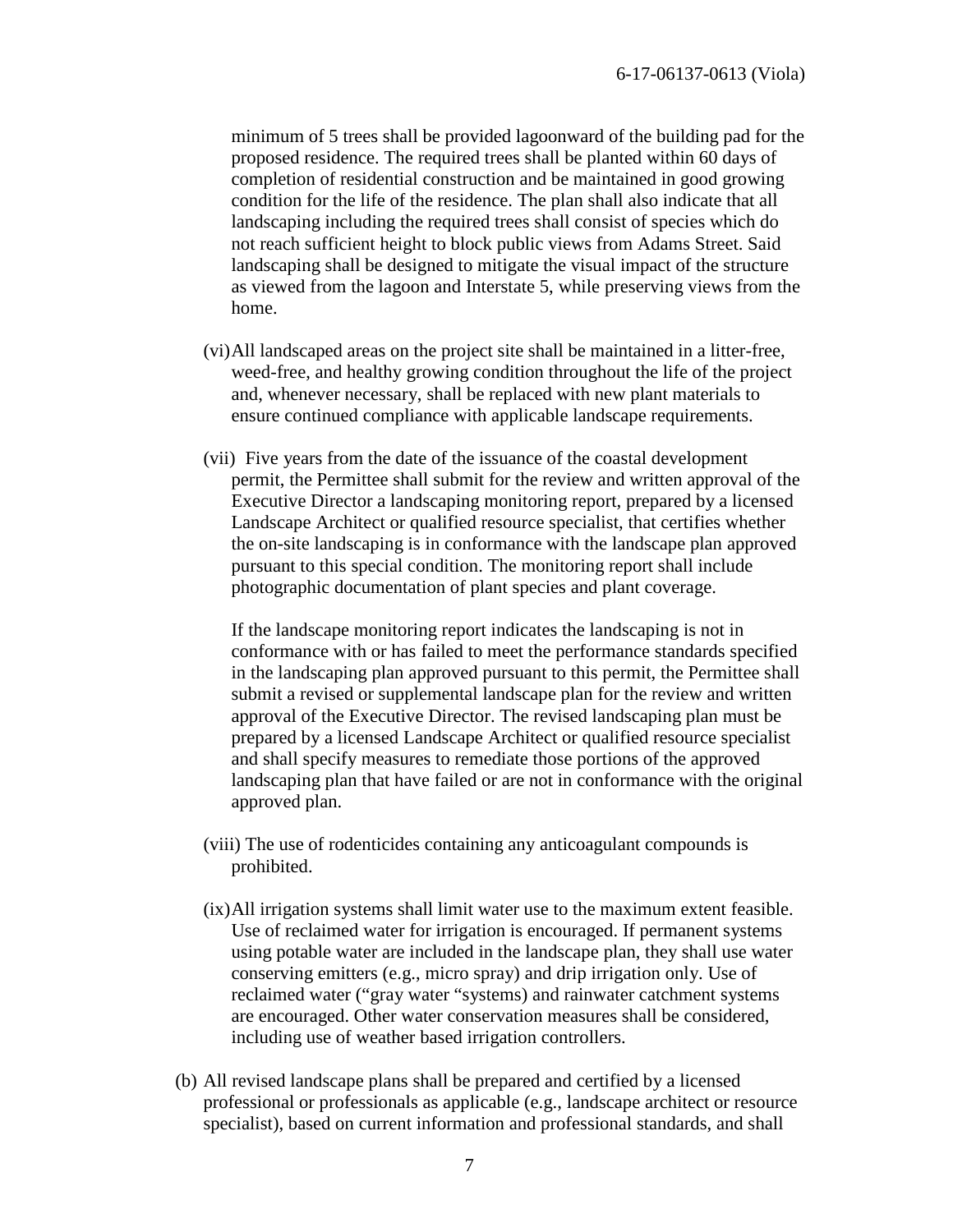be certified to ensure that they are consistent with the Commission's approval and with the recommendations of any required technical reports as may be specified below.

(c) The permittee shall undertake development in conformance with the approved final plans unless the Commission amends this permit or the Executive Director determines that no amendment is legally required for any proposed minor deviations.

#### 4. **Future Development Requirements**

BY ACCEPTANCE OF THIS PERMIT, the applicant and any successor in interest acknowledges this permit allows a lot line adjustment that reduces the size of Parcel A to approximately 15,000 square feet and increases the size of Parcel B to approximately 31,775 square feet; grading of both lots to support future improvements to Adams Street and support residential development; and construction on Parcel A of an approximately 4,900 square foot single family home, attached 1,808 square foot garage, and attached 832 square foot accessory dwelling unit. All other development proposals, including those on Parcel B, shall require review and approval by the Coastal Commission, or its successor in interest, under a separate coastal development permit. In addition, all future development on Parcel B must comply with the following:

(a) Development shall be sited and designed to avoid impacts to sensitive habitat consistent with the most recently certified Carlsbad Habitat Management Plan and the most recently certified Agua Hedionda Land Use Plan. No development, including, but not limited to, the erection of structures, clearing of vegetation, grading, or bush management, may be located within a 20 foot habitat buffer measured from coastal sage scrub habitat either on the parcel or offsite, except as otherwise permitted by the certified Habitat Management Plan and certified Land Use Plan. [Exhibit 5 t](https://documents.coastal.ca.gov/reports/2018/2/th18a/th18a-2-2018-exhibits.pdf)o the staff report dated January 25, 2018 for CDP 6-17-0613 shows the area of Parcel B that is located within 20 feet of sensitive coastal sage scrub habitat as of the date of approval of this permit.

### 5. **Construction and Pollution Prevention Plan.**

(a) PRIOR TO ISSUANCE OF THE COASTAL DEVELOPMENT PERMIT, the applicant shall submit, for the review and written approval of the Executive Director, a final Construction and Pollution Prevention Plan that substantially conforms with the Tier 2 City Storm Water Pollution Prevention Plan by The Sea Bright Company date-stamped submitted on September 11, 2017. The final plan shall demonstrate that all construction, including, but not limited to, clearing, grading, staging, storage of equipment and materials, or other activities that involve ground disturbance; building, reconstructing, or demolishing a structure; and creation or replacement of impervious surfaces, complies with the following requirements: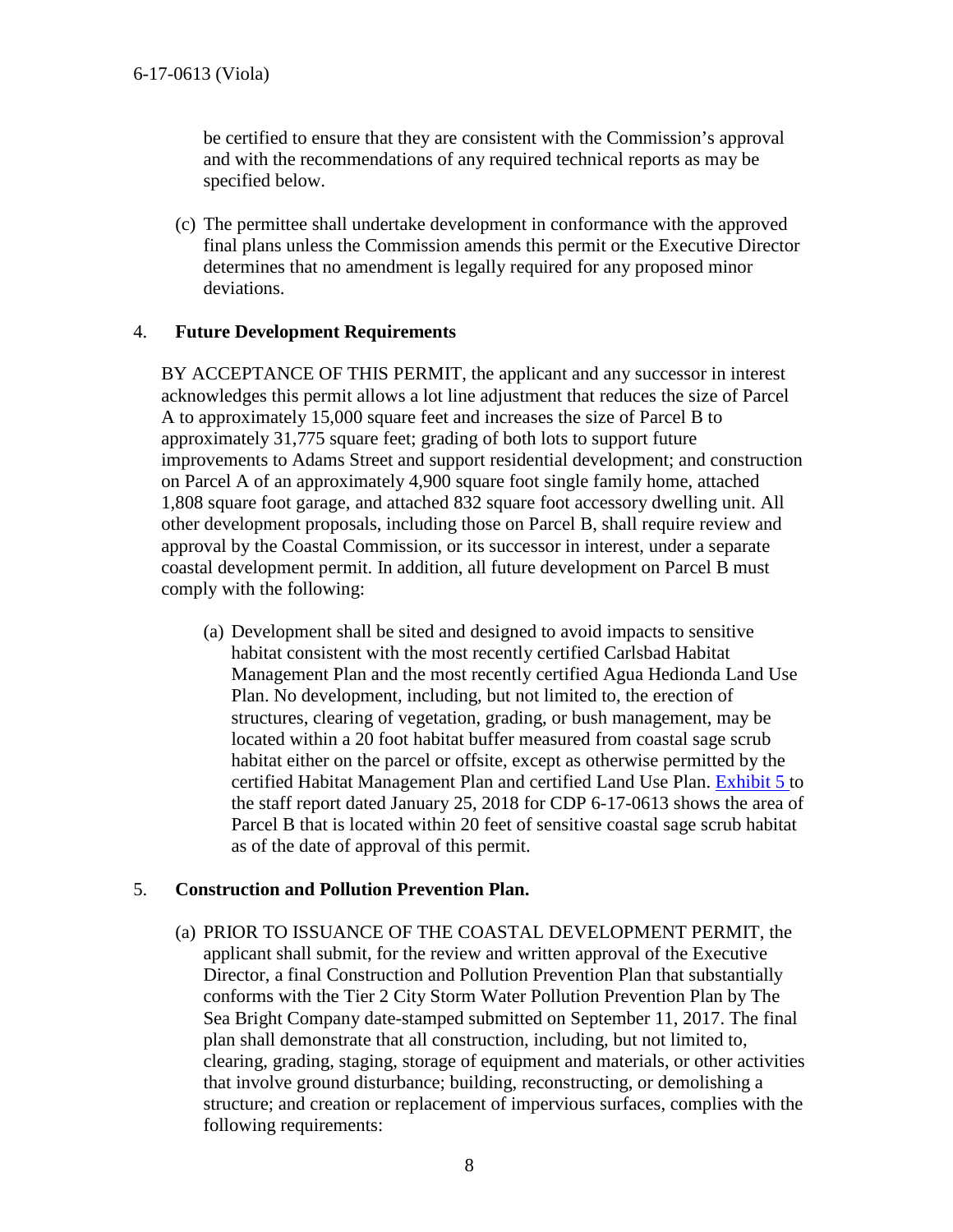- (i) **Minimize Erosion and Sediment Discharge.** During construction, erosion and the discharge of sediment off-site or to coastal waters shall be minimized through the use of appropriate Best Management Practices (BMPs), including:
	- A. Land disturbance during construction (e.g., clearing, grading, and cut-andfill) shall be minimized, and grading activities shall be phased, to avoid increased erosion and sedimentation.
	- B. Erosion control BMPs (such as mulch, soil binders, geotextile blankets or mats, or temporary seeding) shall be installed as needed to prevent soil from being transported by water or wind. Temporary BMPs shall be implemented to stabilize soil on graded or disturbed areas as soon as feasible during construction, where there is a potential for soil erosion to lead to discharge of sediment off-site or to coastal waters.
	- C. Sediment control BMPs (such as silt fences, fiber rolls, sediment basins, inlet protection, sand bag barriers, or straw bale barriers) shall be installed as needed to trap and remove eroded sediment from runoff, to prevent sedimentation of coastal waters. Three fiber rolls shall be installed on the 2:1 slope against Adams Street.
	- D. Tracking control BMPs (such as a stabilized construction entrance/exit, and street sweeping) shall be installed or implemented as needed to prevent tracking sediment off-site by vehicles leaving the construction area.
	- E. Runoff control BMPs (such as a concrete washout facility, dewatering tank, or dedicated vehicle wash area) shall be implemented during construction to retain, infiltrate, or treat stormwater and non-stormwater runoff.
	- F. Grading of the 2:1 slope against Adams Street shall cease, and all erosion control BMPs (including fiber rolls and landscaping to stabilize the slope) shall be installed, by November 1 of any year. If necessary, grading of the slope may resume on April 1. Additional grading activities, including trench work for the building and retaining wall foundations or for utilities, may occur beyond November 1.
- (ii) **Minimize Discharge of Construction Pollutants.** The discharge of other pollutants resulting from construction activities (such as chemicals, paints, vehicle fluids, petroleum products, asphalt and cement compounds, debris, and trash) into runoff or coastal waters shall be minimized through the use of appropriate BMPs, including: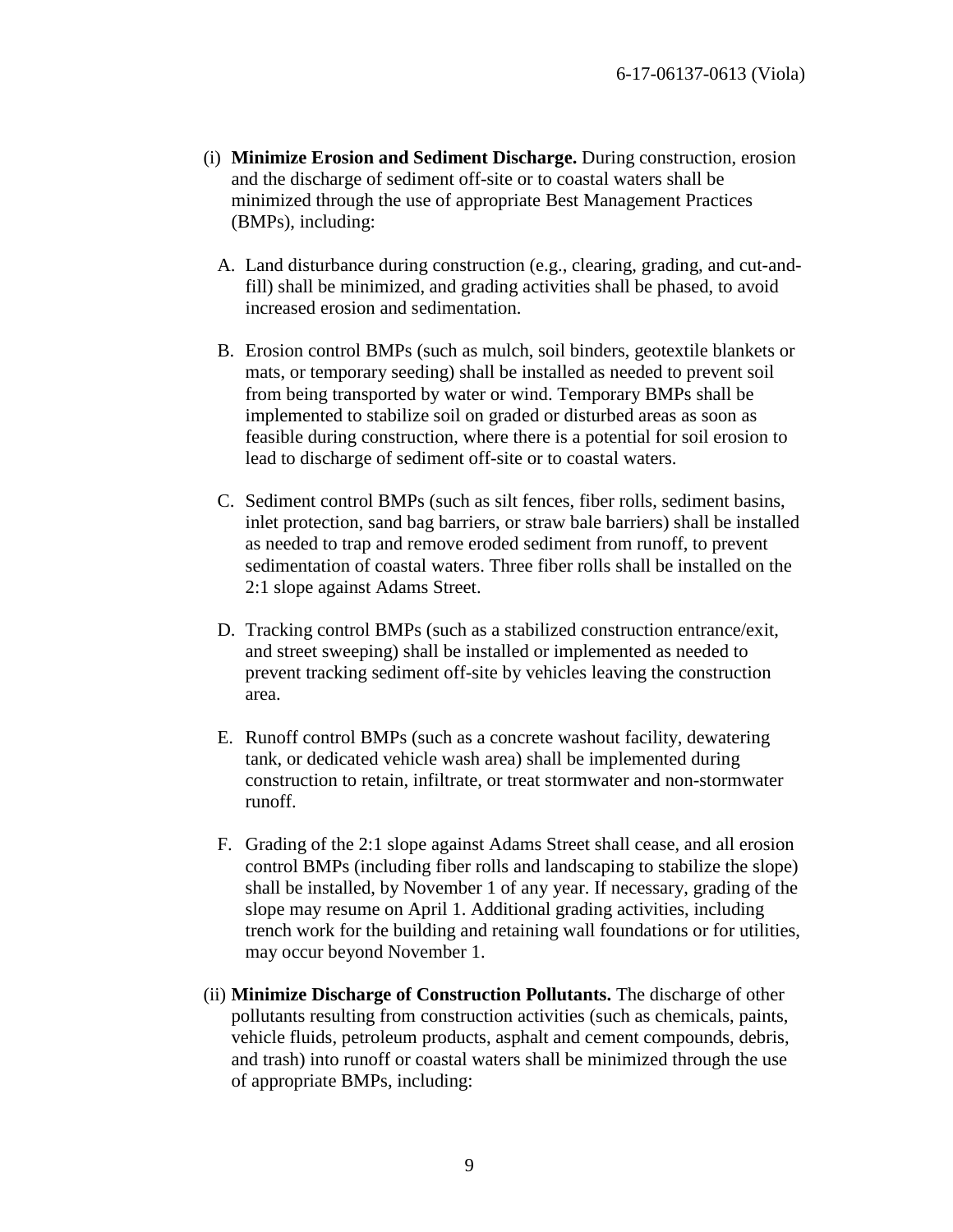- A. Materials management and waste management BMPs (such as stockpile management, spill prevention, and good housekeeping practices) shall be installed or implemented as needed to minimize pollutant discharge and polluted runoff resulting from staging, storage, and disposal of construction chemicals and materials. BMPs shall include, at a minimum:
	- (1) Covering stockpiled construction materials, soil, and other excavated materials to prevent contact with rain, and protecting all stockpiles from stormwater runoff using temporary perimeter barriers.
	- (2) Cleaning up all leaks, drips, and spills immediately; having a written plan for the clean-up of spills and leaks; and maintaining an inventory of products and chemicals used on site.
	- (3) Proper disposal of all wastes; providing trash receptacles on site; and covering open trash receptacles during wet weather.
	- (4) Detaining, infiltrating, or treating runoff, if needed, prior to conveyance off-site during construction.
- B. Fueling and maintenance of construction equipment and vehicles shall be conducted offsite if feasible. Any fueling and maintenance of mobile equipment conducted onsite shall take place at a designated area located at least 50 feet from coastal waters, drainage courses, and storm drain inlets, if feasible (unless those inlets are blocked to protect against fuel spills). The fueling and maintenance area shall be designed to fully contain any spills of fuel, oil, or other contaminants. Equipment that cannot be feasibly relocated to a designated fueling and maintenance area (such as cranes) may be fueled and maintained in other areas of the site, provided that procedures are implemented to fully contain any potential spills.
- (iii)**Minimize Other Impacts of Construction Activities.** Other impacts of construction activities shall be minimized through the use of appropriate BMPs, including:
	- A. The damage or removal of non-invasive vegetation (including trees, native vegetation, and root structures) during construction shall be minimized, to achieve water quality benefits such as transpiration, vegetative interception, pollutant uptake, shading of waterways, and erosion control.
	- B. Soil compaction due to construction activities shall be minimized, to retain the natural stormwater infiltration capacity of the soil.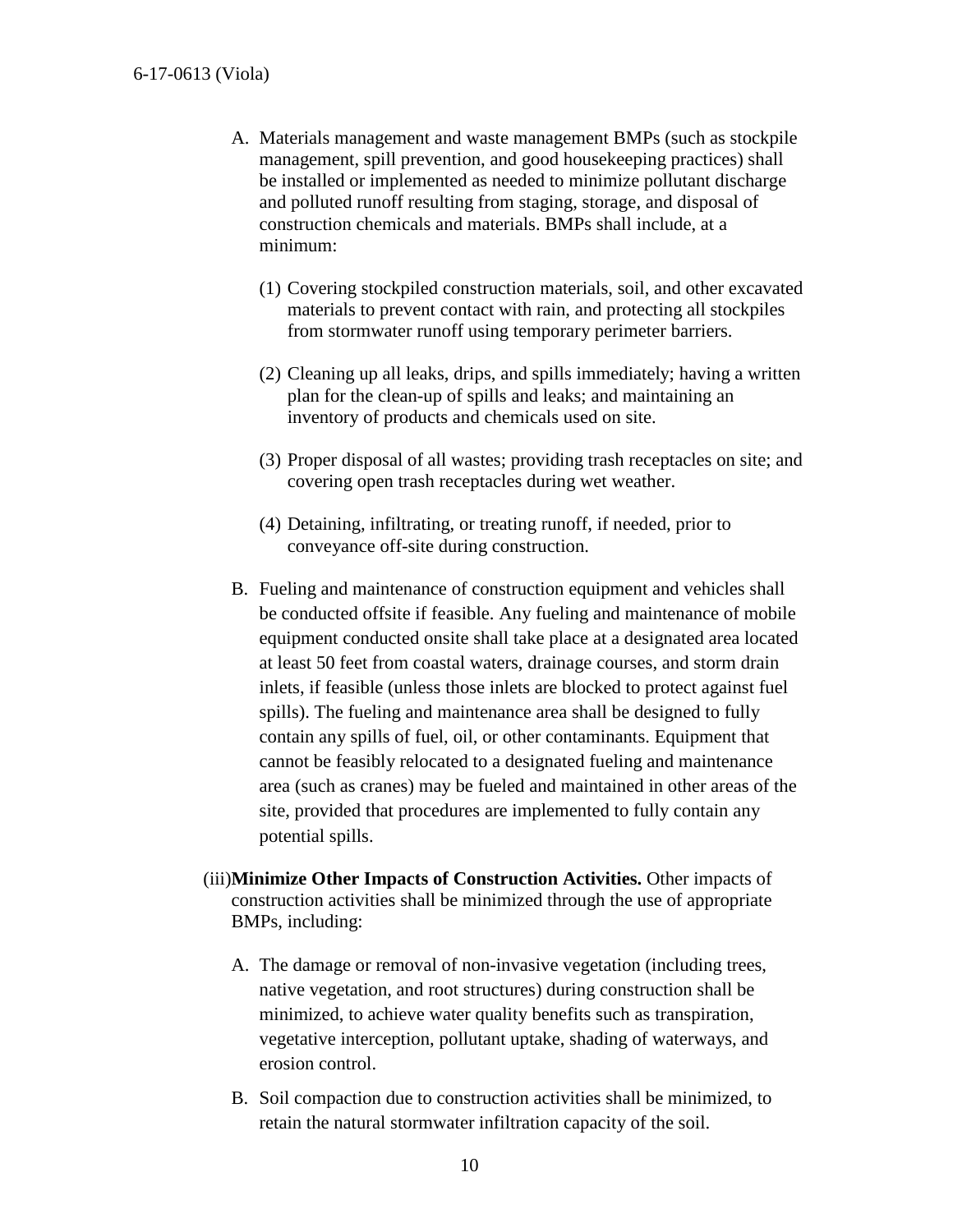- C. The use of temporary erosion and sediment control products (such as fiber rolls, erosion control blankets, mulch control netting, and silt fences) that incorporate plastic netting (such as polypropylene, nylon, polyethylene, polyester, or other synthetic fibers) shall be avoided, to minimize wildlife entanglement and plastic debris pollution.
- (iv)**Manage Construction-Phase BMPs.** Appropriate protocols shall be implemented to manage all construction-phase BMPs (including installation and removal, ongoing operation, inspection, maintenance, and training), to protect coastal water quality.
- (v) **Construction Site Map and Narrative Description.** The Construction and Pollution Prevention Plan shall include a construction site map and a narrative description addressing, at a minimum, the following required components:
	- A. A map delineating the construction site, construction phasing boundaries, and the location of all temporary construction-phase BMPs (such as silt fences, inlet protection, and sediment basins).
	- B. A description of the BMPs that will be implemented to minimize land disturbance activities, minimize the project footprint, minimize soil compaction, and minimize damage or removal of non-invasive vegetation. Include a construction phasing schedule, if applicable to the project, with a description and timeline of significant land disturbance activities.
	- C. A description of the BMPs that will be implemented to minimize erosion and sedimentation, control runoff and minimize the discharge of other pollutants resulting from construction activities. Include calculations that demonstrate proper sizing of BMPs.
	- D. A description and schedule for the management of all construction-phase BMPs (including installation and removal, ongoing operation, inspection, maintenance, and training). Identify any temporary BMPs that will be converted to permanent post-development BMPs.
- (b) The permittee shall undertake development in accordance with the approved Construction-Phase Pollution Prevention Plan, unless the Commission amends this permit or the Executive Director determines that no amendment is legally required for any proposed minor deviations.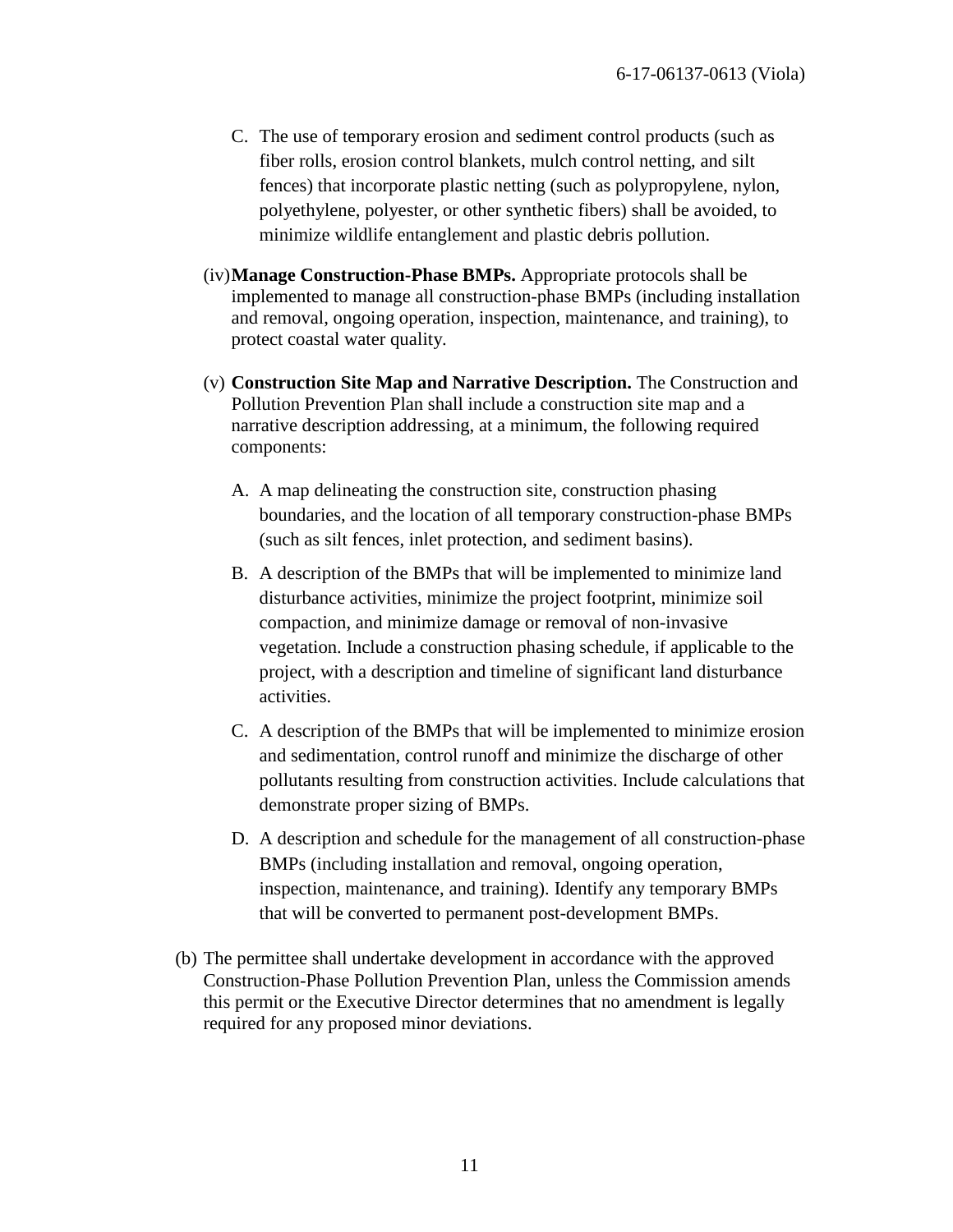#### 6. **Post-Development Runoff Plan.**

- (a) The permittee shall comply with Sheet 3 of the Grading Plans by The Sea Bright Company date-stamped submitted on September 11, 2017 and the letter from Bob Sukup at The Sea Bright Company dated October 24, 2017, regarding water quality and post-development runoff plans.
- (b) The permittee shall undertake development in accordance with these postdevelopment runoff plans, unless the Commission amends this permit or the Executive Director determines that no amendment is legally required for any proposed minor deviations.

### 7. **Exterior Treatment.**

- (a) PRIOR TO ISSUANCE OF THE COASTAL DEVELOPMENT PERMIT, the applicant shall submit, for the review and written approval of the Executive Director, a color board or other indication of the exterior materials and color scheme to be utilized in the construction of the proposed residence and accessory structures (fences and walls) on Parcel A. The color of the structures permitted herein shall be restricted to colors compatible with the surrounding environment (earth tones) including shades of green, brown, and gray, with no white or light shades and no bright tones except as minor accents.
- (b) The permittee shall undertake the development in accordance with the approved color board. Any proposed changes to the approved color board shall be reported to the Executive Director. No changes to the plans shall occur without a Coastal Commission approved amendment to this coastal development permit unless the Executive Director determines that no amendment is legally required.

#### 8. **Deed Restriction.**

PRIOR TO ISSUANCE OF THE COASTAL DEVELOPMENT PERMIT, the applicant shall submit to the Executive Director for review and approval documentation demonstrating that the applicant has executed and recorded against the parcel(s) governed by this permit a deed restriction, in a form and content acceptable to the Executive Director: (1) indicating that, pursuant to this permit, the California Coastal Commission has authorized development on the subject property, subject to terms and conditions that restrict the use and enjoyment of that property; and (2) imposing the Special Conditions of this permit as covenants, conditions and restrictions on the use and enjoyment of the Property. The deed restriction shall include a legal description of the entire parcel or parcels governed by this permit. The deed restriction shall also indicate that, in the event of an extinguishment or termination of the deed restriction for any reason, the terms and conditions of this permit shall continue to restrict the use and enjoyment of the subject property so long as either this permit or the development it authorizes, or any part, modification, or amendment thereof, remains in existence on or with respect to the subject property.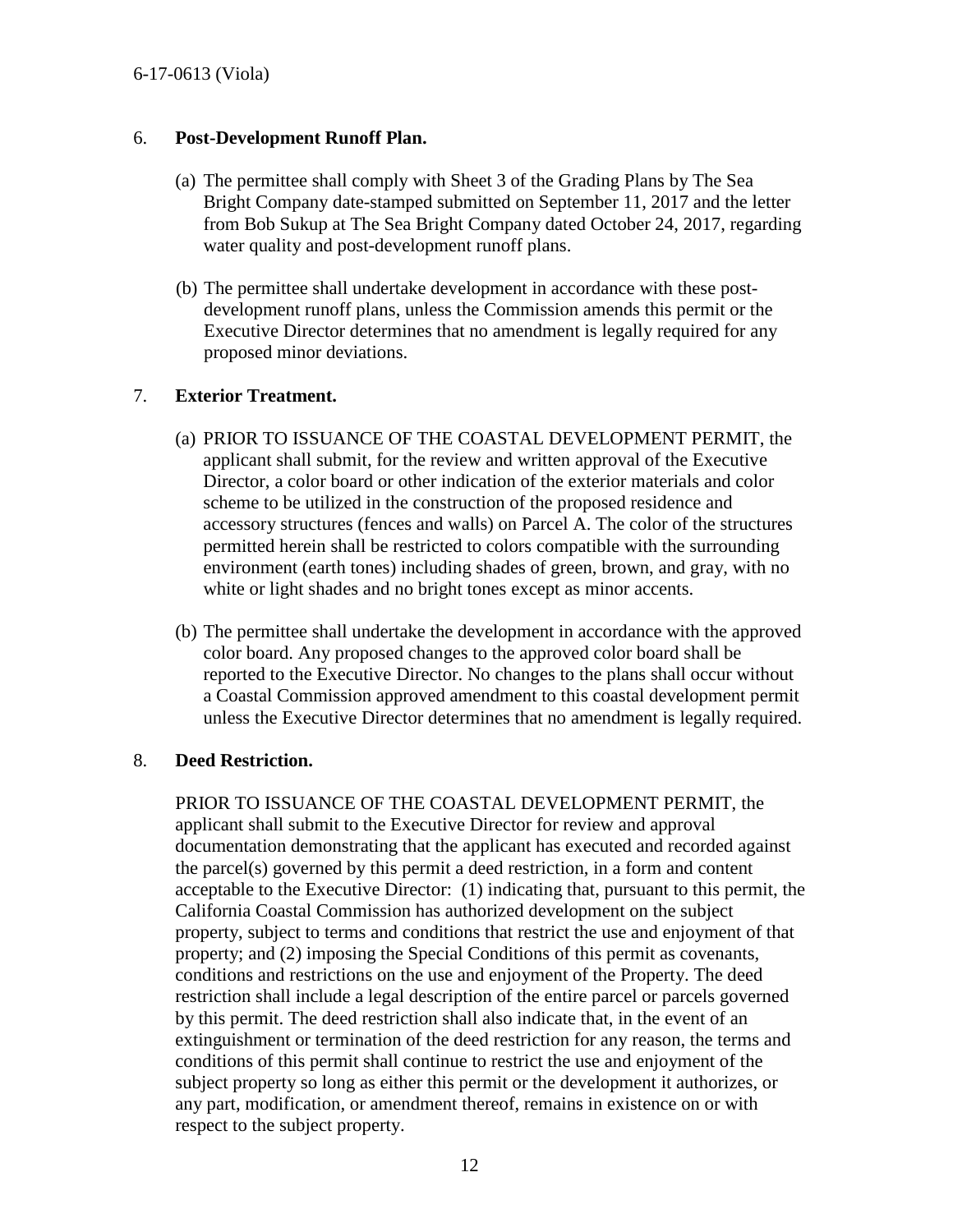# <span id="page-12-0"></span>**IV. FINDINGS AND DECLARATIONS**

## <span id="page-12-1"></span>**A. PROJECT DESCRIPTION**

The subject property comprises two vacant lots located southeast of the intersection of Adams Street and Hoover Street on the north shore of Agua Hedionda Lagoon in Carlsbad, San Diego County [\(Exhibits 1 and 2\)](https://documents.coastal.ca.gov/reports/2018/2/th18a/th18a-2-2018-exhibits.pdf). The site slopes gently from Adams Street south toward the lagoon, however, these parcels do not extend to the shoreline. Adams Street is designated as a scenic roadway in the City's Agua Hedionda Land Use Plan because it offers expansive views of the lagoon. The project site is also highly visible from Interstate 5.

The applicant proposes to adjust the lot line between the two vacant lots. Parcel A, located at the corner of Hoover and Adams Streets, would be reduced in size from 26,497 sq. ft. to 15,000 sq. ft. Parcel B, located south of Parcel A, would increase in size from 20,279 sq. ft. to 31,775 sq. ft. The applicant proposes to construct an approximately 4,900 sq. ft. 2-story single family home, attached 1,808 sq. ft. garage, and attached 832 sq. ft. accessory dwelling unit on Parcel A. The City requires a 5 foot dedication along the entire frontage of Adams Street for future widening and street improvements. Approximately 5,200 cu. yds. of grading is proposed to support future improvements to Adams Street and construction of the residence on Parcel A. The applicant also proposes to abandon a stormwater inlet on the east side of Adams Street that drains onto Parcel B and has resulted in a deep gully on the site.

There is no sensitive habitat located on the subject site, however, parcels located immediately east and south of the subject site contain significant coastal sage scrub habitat. These offsite parcels are identified in the City's certified Habitat Management Plan as Standards Areas, which limits development to protect the maximum amount of coastal sage scrub habitat possible.

Because Agua Hedionda Lagoon is both an environmentally sensitive area and a major recreational resource, the lagoon and the viewshed surrounding the lagoon was the subject of a detailed LCP Land Use Plan (LUP) prepared by the City and certified by the Coastal Commission in 1982. The subject property is within this LUP planning area, but an implementation plan for this area has not yet been certified. Thus, permit responsibility remains with the Commission and Chapter 3 of the Coastal Act is the standard of review, with the certified Agua Hedionda Lagoon LUP used as guidance.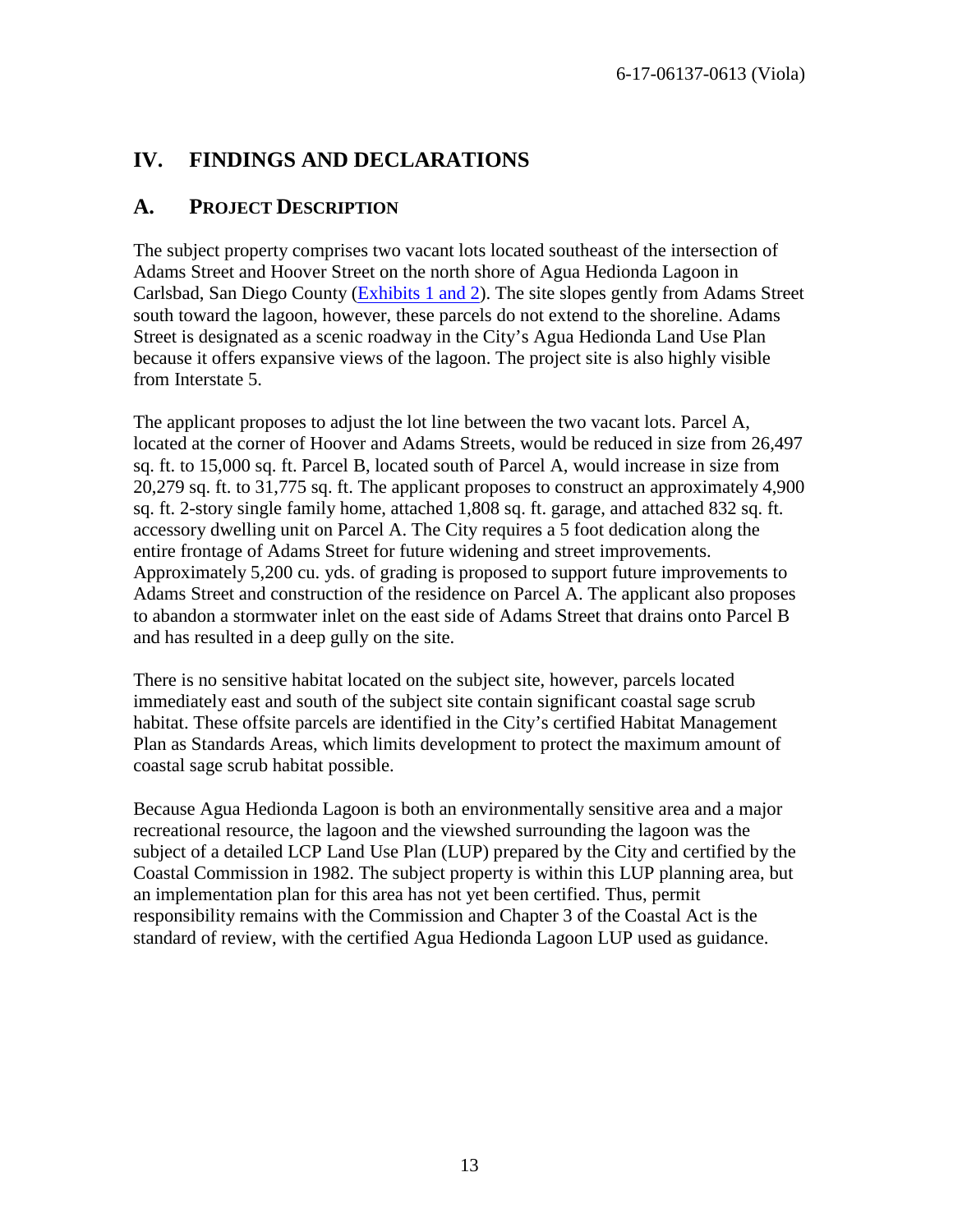## <span id="page-13-0"></span>**B. BIOLOGICAL RESOURCES**

#### Section 30240 of the Coastal Act states:

- *(a) Environmentally sensitive habitat areas shall be protected against any significant disruption of habitat values, and only uses dependent on those resources shall be allowed within those areas.*
- *(b) Development in areas adjacent to environmentally sensitive habitat areas and parks and recreation areas shall be sited and designed to prevent impacts which would significantly degrade those areas, and shall be compatible with the continuance of those habitat and recreation areas.*

Policy 3.13-1.11 of the City of Carlsbad Agua Hedionda Land Use Plan states in relevant part:

*Buffers shall be provided between all preserved habitat areas and development. Minimum buffer widths shall be provided as follows:* 

### *[…]*

*c. 20 feet for all other native habitats (coastal sage scrub, southern maritime chaparral, maritime succulent scrub, southern mixed chaparral, native grassland, oak woodland).* 

*[…]*

*No development, grading or alterations, including clearing of vegetation, shall occur in the buffer area, except for:* 

- *a. Fuel modification Zone 3 to a maximum of 20 feet for upland and nonriparian habitat. No fuel modification shall take place within 50 feet of riparian areas, wetlands or oak woodland.*
- *b. Recreation trails and public pathways within the first 15 feet of the buffer closest to the development, provided that construction of the trail or pathway and its proposed use is consistent with the preservation goals for the adjacent habitat, and that appropriate measures are taken for physical separation from sensitive areas.*

*Buffer areas that do not contain native habitat shall be landscaped using native plants. Signage and physical barriers such as walls or fences shall be required to minimize edge effects of development.*

Policy 7-11 of the City's certified Habitat Management Plan also includes the above-cited language of Policy 3.13-1.11.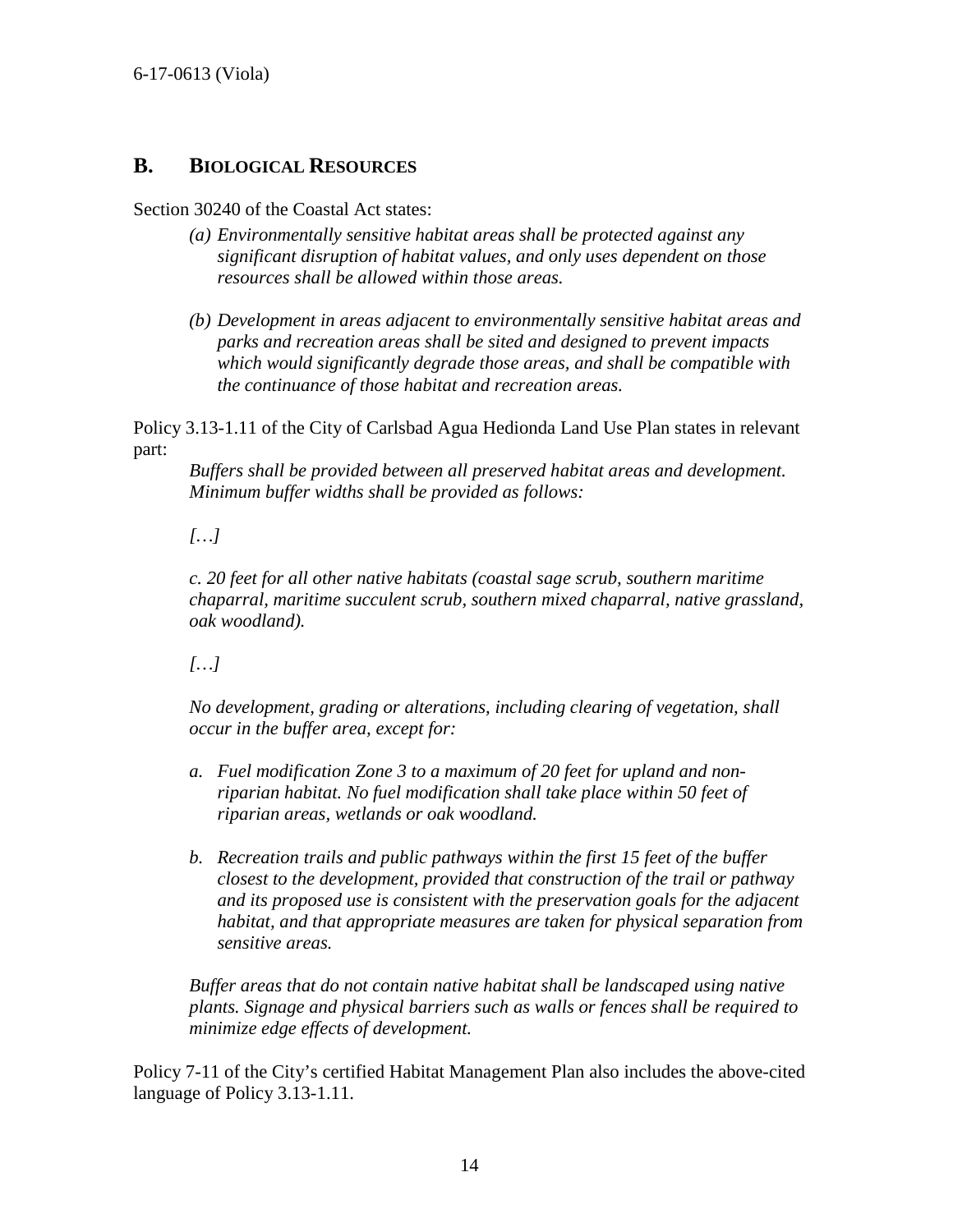The primary concerns raised by the proposed project relate to potential adverse impacts to sensitive habitat. Properties located immediately east and south of the project site contain coastal sage scrub habitat; however, this particular site has been historically cleared and contains no coastal sage scrub or other environmentally sensitive habitat onsite. According to the Biological Resources Technical Report prepared by Everett and Associates, dated November 8, 2016 and submitted by the applicant, the coastal sage scrub on adjacent properties abuts the southern property line of Parcel B (see [Exhibit 4\)](https://documents.coastal.ca.gov/reports/2018/2/th18a/th18a-2-2018-exhibits.pdf). Commission staff does not have sufficient information in order to determine whether the offsite coastal sage scrub habitat is an environmentally sensitive habitat area (ESHA) as defined by the Coastal Act, however, the parcels to the south and east along Adams Street are identified in the City's certified Habitat Management Plan (HMP) as Standards Areas – these parcels carry parcel-level development standards intended to allow some development while protecting the maximum amount of sensitive coastal habitat possible. Although there is no coastal sage scrub or other environmentally sensitive habitat area onsite, both the City's HMP and the Agua Hedionda LUP require a 20 foot buffer between sensitive habitat and development. No grading is permitted within the 20 foot habitat buffer. In addition, these policies limit fuel modification within the buffer area.

As proposed by the applicant, the grading of Parcel B along its Adams Street frontage extends up to the southern property line and within several feet of coastal sage scrub vegetation on the adjacent lot [\(Exhibit 5\)](https://documents.coastal.ca.gov/reports/2018/2/th18a/th18a-2-2018-exhibits.pdf). Therefore, as proposed, the project is inconsistent with the 20 foot habitat buffer required by Agua Hedionda LUP Policy 3.13- 1.11 and the HMP. **Special Condition 2** requires revised grading plans to eliminate any grading of Parcel B within 20 feet of existing coastal sage scrub habitat in the area generally depicted on [Exhibit 5.](https://documents.coastal.ca.gov/reports/2018/2/th18a/th18a-2-2018-exhibits.pdf) Because eliminating grading activities within this portion of Parcel B will prevent any adverse impacts to the adjacent coastal sage scrub habitat, an ESHA determination is not required at this time and the project, as conditioned, is consistent with the requirements of Section 30240 of the Coastal Act and with the applicable LUP and HMP policies.

The subject site is zoned for One-Family Residential with a minimum lot size of 15,000 sq. ft. (R-1-15,000). The applicant's proposed lot line adjustment would increase the size of Parcel B, which should better accommodate development of a future single family residence on Parcel B that meets the habitat buffer and fuel modification requirements without impacting coastal sage scrub habitat on adjacent parcels. Although the applicant has no plans to develop Parcel B at this time, any future development of Parcel B would have to maintain a 20 foot habitat buffer from coastal sage scrub, and must be designed to avoid impacts to coastal sage scrub habitat on the neighboring parcels from required fuel modification.

The proposed lot line adjustment would result in a Parcel B that is 31,775 sq. ft.; slightly more than double the minimum required lot size in this area. This would potentially allow for the future subdivision of Parcel B into two 15,000 sq. ft. lots. However, the creation of two parcels may not result in sufficient development area to site two structures while complying with the required 20 foot habitat buffer and avoiding fuel modification impacts into adjacent native habitat. Therefore, **Special Condition 4** acknowledges that any future development on Parcel B, including a subdivision, shall require a separate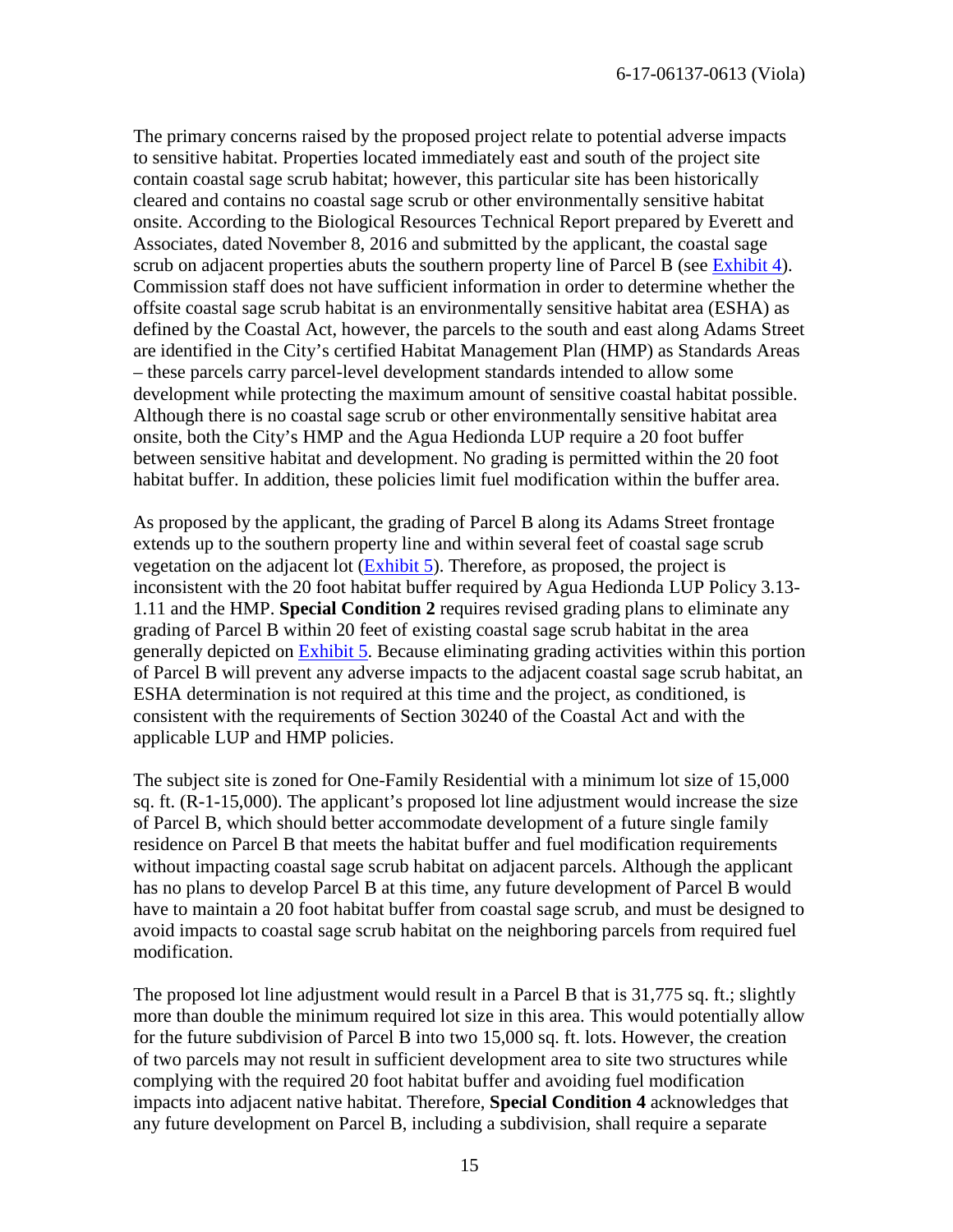coastal development permit and identifies that future development must be sited and designed to avoid impacts to sensitive coastal sage scrub habitat, consistent with the requirements of HMP Policy 7-11, Agua Hedionda LUP Policy 3.13-1.11, and Section 30240 of the Coastal Act. **Special Condition 8** requires the applicant to record the permit conditions against the property to ensure that future property owners are aware of the sensitive habitat located on the adjacent parcels, and the potential limitations on future development of the site, including a future lot split.

Finally, the site is also located on the slope above Agua Hedionda Lagoon, a designated environmentally sensitive area. Due to the proximity of the subject site to sensitive coastal sage scrub habitat and the lagoon itself, **Special Condition 3** requires the applicant to submit a revised landscaping plan largely limited to native, non-invasive species. In addition, the plan must eliminate *Acacia stenophylla*, *Salvia*, and salt grass species shown on the preliminary landscaping plan and replace them with native and drought tolerant species. As conditioned, the Commission finds the project consistent with Section 30240 of the Coastal Act and the applicable policies of the Agua Hedionda LUP regarding protection of sensitive habitat areas.

## <span id="page-15-0"></span>**C. WATER QUALITY**

Section 30231 of the Coastal Act states:

*The biological productivity and the quality of coastal waters, streams, wetlands, estuaries, and lakes appropriate to maintain optimum populations of marine organisms and for the protection of human health shall be maintained and, where feasible, restored through, among other means, minimizing adverse effects of waste water discharges and entrainment, controlling runoff, preventing depletion of ground water supplies and substantial interference with surface waterflow, encouraging waste water reclamation, maintaining natural vegetation buffer areas that protect riparian habitats, and minimizing alteration of natural streams.*

Policy 3-14 of the City of Carlsbad Agua Hedionda Land Use Plan states in relevant part:

*In addition to the requirements of the City of Carlsbad Drainage Master Plan, permitted development shall also comply with the following requirements:* 

- *a. Grading activity shall be prohibited during the rainy season: from October 1st to April 1st of each year.*
- *b. All graded areas shall be landscaped prior to October 1st of each year with either temporary or permanent landscaping materials, to reduce erosion potential. Such landscaping shall be maintained and replanted if not wellestablished by December 1st following the initial planting.*
- *c. The October 1st grading season deadline may be extended with the approval of the City Engineer subject to implementation by October 1<sup>st</sup> of special erosion control measures designed to prohibit discharge of sediments off-site*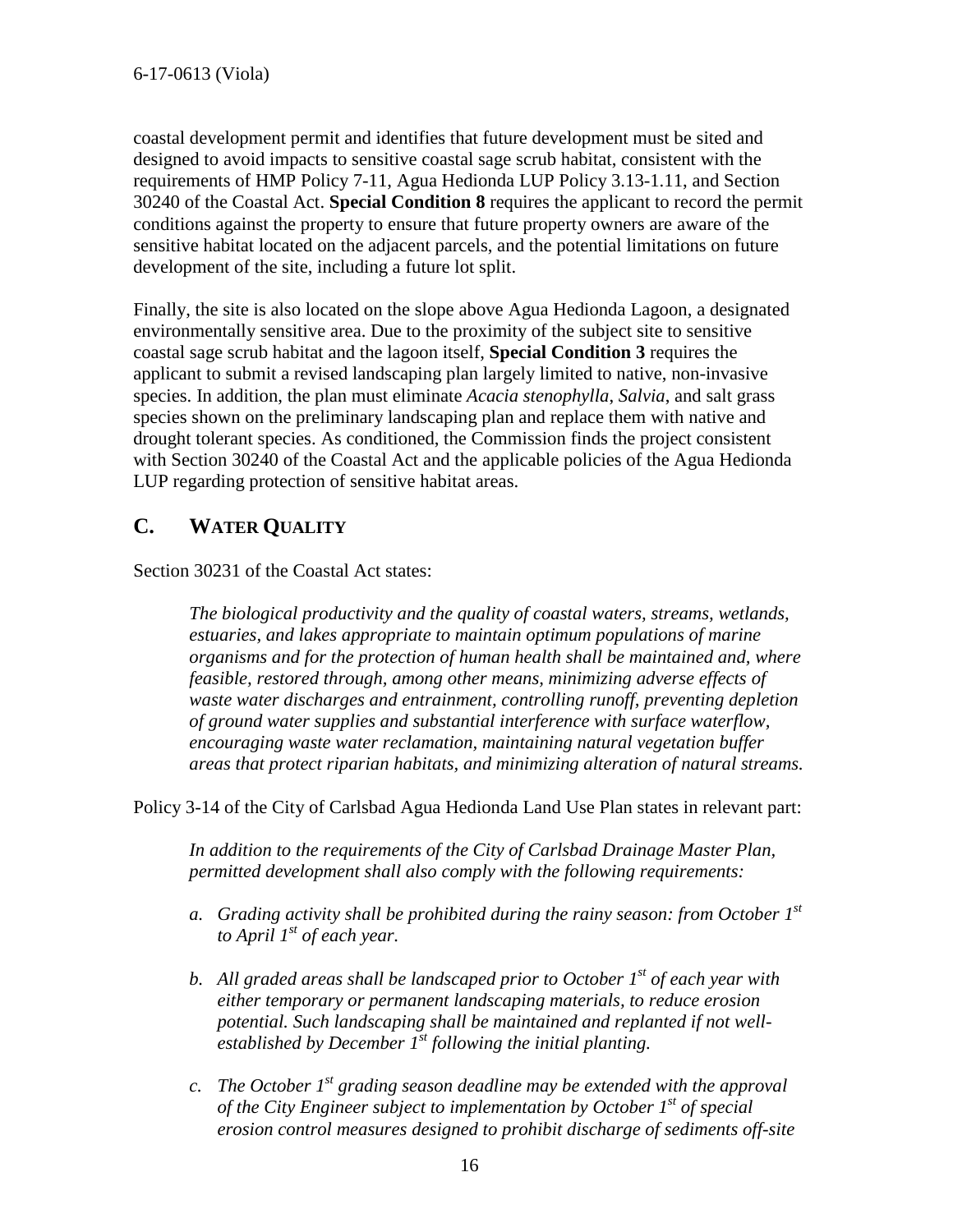*during and after the grading operation. Extensions beyond November 15th may be allowed in areas of very low risk of impact to sensitive coastal resources and may be approved either as part of the original coastal development permit or as an amendment to an existing coastal development permit.*

The proposed project also raises concerns regarding potential adverse impacts to water quality within Agua Hedionda Lagoon associated with runoff during and after construction of the proposed project. As proposed, the project includes abandonment of an existing stormwater inlet on the east side of Adams Street to stop drainage onto Parcel B, which has resulted in a deep gully and erosion of the hillside. Redirecting drainage from this outlet will eliminate the runoff on the site and improve water quality. Once the inlet is closed, runoff would continue north along the inland side of Adams Street to another existing inlet at the northeastern corner of Adams and Hoover Streets. Runoff is conveyed from this inlet below Hoover Street into Agua Hedionda Lagoon. A Hydrology Report prepared by Robert Sukup, dated June 12, 2017 indicates that the existing inlet at Hoover and Adams Streets should be able to accommodate the additional flows that will occur with abandonment of the inlet adjacent to Parcel B.

The home proposed on Parcel A includes three bio-filtration basins to collect and infiltrate runoff from the site. Any overflow of the basins will run to the end of Hoover Street where an inlet pipe will convey the runoff to the outlet into the Lagoon. Calculations provided by the applicant indicate that these basins should be sufficient to infiltrate runoff from the site. The Commission's water quality have reviewed the drainage plans and concur that runoff associated with the project will not have adverse impacts to the lagoon.

However, proximity of this site to the lagoon and the amount of grading proposed poses a significant risk of erosion into the lagoon during construction, adversely impacting water quality. Agua Hedionda LUP Policy 3-14 prohibits grading during the rainy season between October 1 and April 1, but allows the October 1 grading season deadline to be extended if adequate erosion control measures are installed. To prevent potential impacts to water quality, **Special Condition 2** requires submission of a revised grading plan indicating that most significant grading associated with the project—construction of the proposed 2:1 slope against Adams Street—must cease by November 1, and all erosion control best management practices must also be installed by November 1. If necessary, grading of the slope may resume on April 1 to avoid the rainy season. **Special Condition 5** requires submission of a final Construction and Pollution Prevention Plan detailing construction phase best management plans to be implemented onsite. With the major grading for the slope against Adams Street completed and erosion control best management practices implemented by November 1, additional grading activities, including trench work for the building and retaining wall foundations or for utilities, may occur beyond November 1. In addition, **Special Condition 3** requires the applicant to stabilize with plants all graded areas at the completion of grading. Finally, **Special Condition 6** requires applicant to comply with the Post-Development Runoff Plan submitted with the application. As conditioned, the Commission finds the project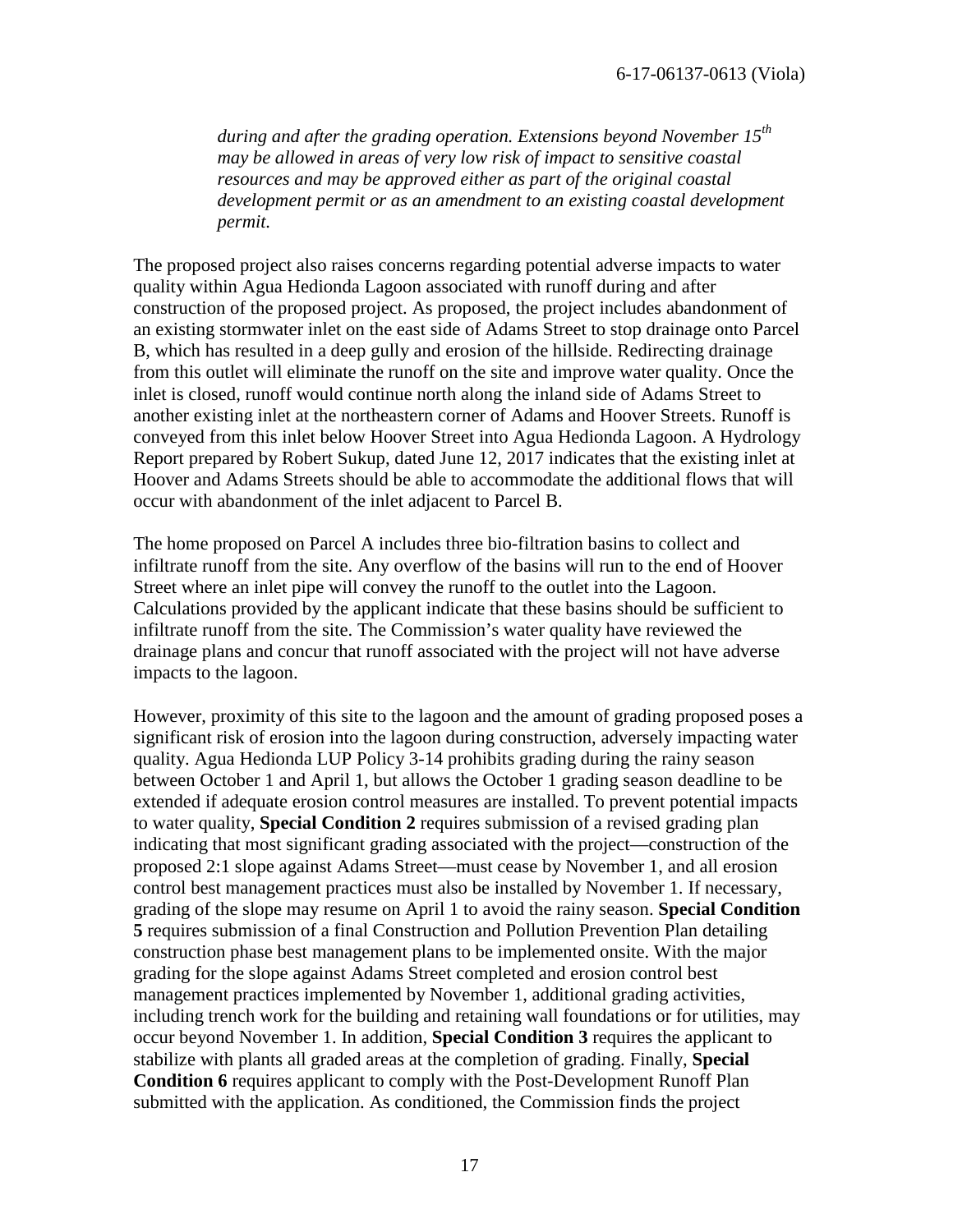consistent with Section 30231 of the Coastal Act and the applicable policies of the Agua Hedionda LUP regarding protection of water quality.

## <span id="page-17-0"></span>**D. VISUAL RESOURCES**

Section 30251 of the Coastal Act states in relevant part:

*The scenic and visual qualities of coastal areas shall be considered and protected as a resource of public importance. Permitted development shall be sited and designed to protect views to and along the ocean and scenic coastal areas, to minimize the alteration of natural land forms, to be visually compatible with the character of surrounding areas, and, where feasible, to restore and enhance visual quality in visually degraded areas.* 

- Policy 8.3 of the City of Carlsbad Agua Hedionda Land Use Plan states in relevant part: *Development located adjacent to scenic roadways, or located between the road and shoreline, shall be regulated as follows:* 
	- *a) Where a significant elevation difference (e.g., 35 feet) exists between the shoreline and the first parallel road, as in the case of Hedionda Point and Snug Harbor, no portion of a structure in the intervening area shall be permitted to exceed the elevation of the roadway.*
	- *[…]*

*d) Any development proposed to be located on or near a significant landform (e.g., Hedionda Point) shall be designed so as to minimize disturbance of natural landforms, and shall be developed in a manner that assures its compatibility and harmony with the natural landform through use of such architectural techniques as terraced or pole foundations and variation of roof lines to complement the topography.* 

Policy 3.12 of the City of Carlsbad Agua Hedionda Land Use Plan states in relevant part: *Landscaping shall be utilized as a visual buffer and be compatible with the surrounding native vegetation and preserved open space. All development shall be required to identify and implement a landscaping plan that provides for installation of plant species that are native or non-invasive and drought tolerant to the maximum extent feasible. Ornamental (non-invasive) vegetation shall be permitted within the interior of residential subdivisions only.* 

In response to Section 30251 of the Coastal Act, one of the issues addressed in the certified Agua Hedionda LUP is the preservation of views from Adams Street. Adams Street is a designated scenic corridor which runs along the north shore of the lagoon. The policies of the LUP require that development of lots which lie between Adams Street and Agua Hedionda Lagoon be designed to preserve the views from Adams Street. The policies require that all structures be sited below the elevation of Adams Street to allow passers-by to see over the structure to the lagoon and surrounding areas [\(Exhibit 6\)](https://documents.coastal.ca.gov/reports/2018/2/th18a/th18a-2-2018-exhibits.pdf).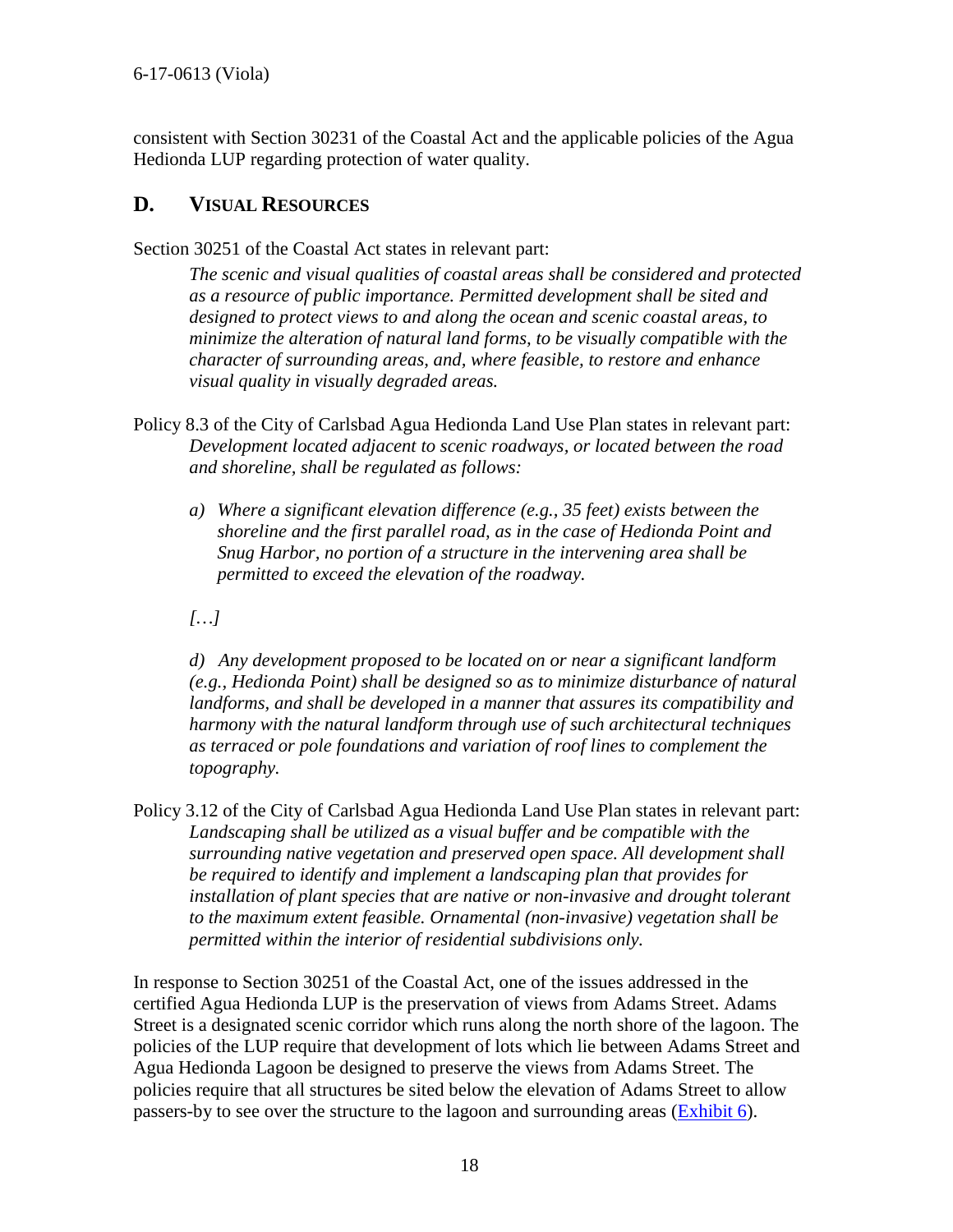The elevation of the centerline of Adams Street ranges from approximately 62 feet above mean sea level (MSL) at the corner of Hoover and Adams Streets to 75 feet above MSL moving east along Adams Street adjacent to the project site. Elevations across Parcel A range from approximately 67 feet above MSL along the eastern property line against Adams Street, to approximately 61 feet above MSL at the southwest corner of the property. On Parcel B, elevations range from approximately 70 feet above MSL along Adams Street to approximately 25 feet above MSL at the southwest corner of the parcel.

The roofline of the proposed single family residence on Parcel A varies in elevation from 63 to 66 feet, below the elevation of the centerline of Adams Street at its closest point to the respective portions of the structure. Thus, the project will not block any existing public views of the lagoon from Adams Street. However, approximately 5,200 cu. yds. of grading will be required in order to site the home below the elevation of Adams Street.

Section 30251 of the Coastal Act and Agua Hedionda LUP Policy 8.3(d) call for development to minimize disturbance of natural landforms. In this case, although site preparation will require a substantial amount of grading because the elevation of much of the existing lot is currently at or not far below street elevation, construction of any structure on the lot would require a fair amount of grading. Construction of a one-story rather than a two-story home would reduce the amount of grading necessary, but the final appearance of the structure from surrounding public vantage points, such as the lagoon and northbound Interstate 5, would not be substantially different; in either case, the view of an existing vacant hillside will be replaced by a view of a house. Reducing the proposed house size or height would not reduce visual impacts. Therefore, since the amount of landform alteration will not affect the resulting visual impact of placing a home on this vacant hillside, and the proposed project, as conditioned, will ensure that views of the lagoon from Adams Street over the site will continue to be available, the project will be consistent with Policy 8.3 of the Agua Hedionda LUP.

However, the significant visual impact of the residence on the existing vacant hillside from public vantage points including the lagoon and northbound Interstate 5 [\(Exhibit 6\)](https://documents.coastal.ca.gov/reports/2018/2/th18a/th18a-2-2018-exhibits.pdf)  must be mitigated. The Commission has routinely required the use of trees to screen residential development located between Adams Street and the north shore of Agua Hedionda Lagoon while preserving views from the homes (ref. CDPs 6-98-14/Huber, 6- 00-080/Gallagher, 6-04-59/Anastasi Development Company, and 6-04-161/Steward). Although the lots located between Parcel A and the lagoon shoreline will be developed with single-family residences in the future which will further obscure views of the proposed residence, the Commission finds special emphasis shall be placed on the use of trees to mitigate the visual impact of the proposed structure as seen from the lagoon and Interstate 5.**Special Condition 3** requires a revised landscape plan that shall indicate the placement of at least one non-invasive specimen size tree (24-inch box minimum) for every 20 feet of structure along the south-facing portion of the lot and arranged to maximize screening of the structure from views from Agua Hedionda Lagoon and Interstate 5. A minimum of 5 trees shall be provided lagoonward of the building pad for the proposed residence. The required trees shall be planted within 60 days of completion of residential construction and be maintained in good growing condition for the life of the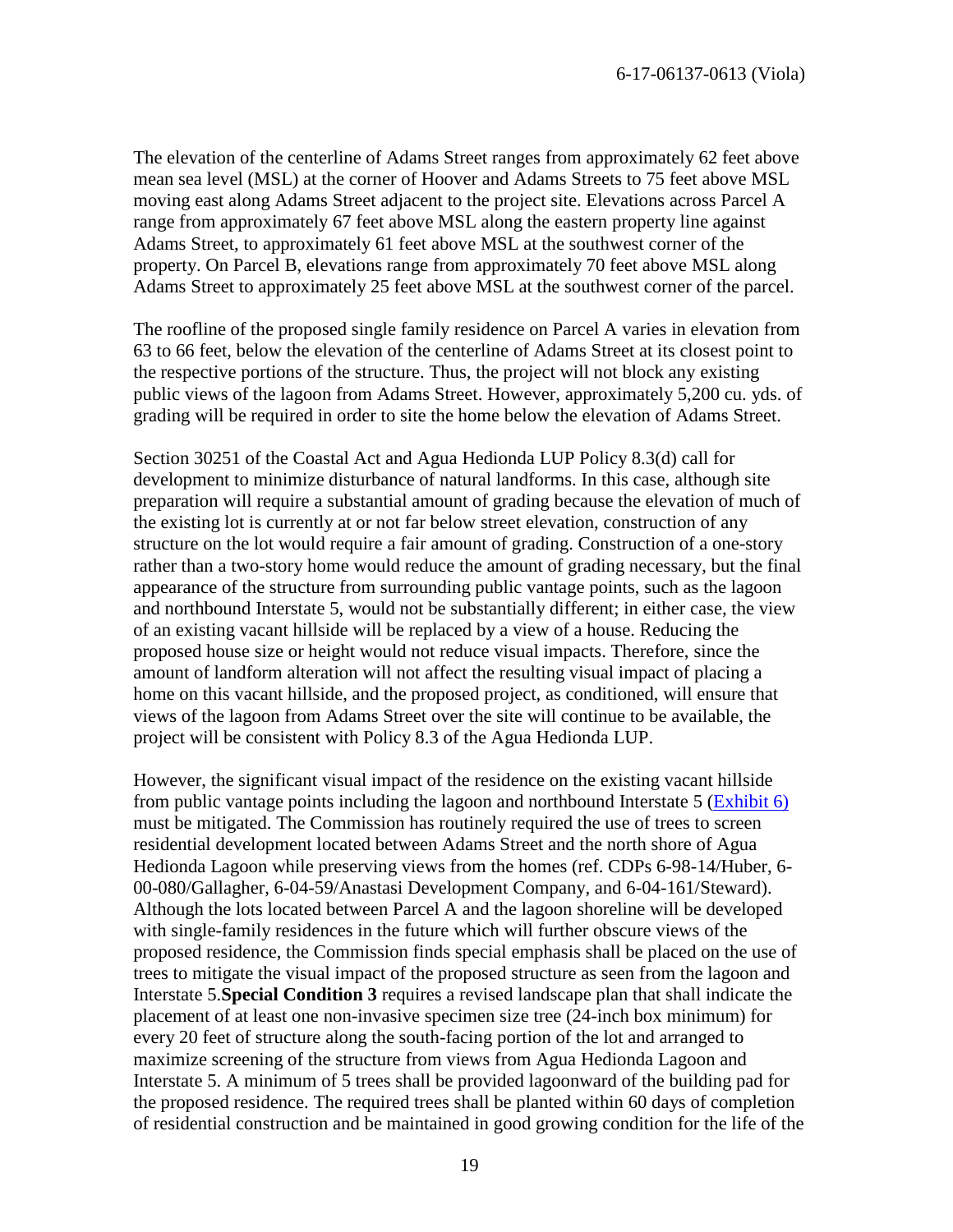residence. The plan shall also provide for the use of species that do not reach sufficient height to block public views from Adams Street. Maintenance requirements to assure no blockage of public views must be incorporated into the approved plan. The applicant has suggested the use of palms to screen the home. Based on the project's location adjacent to an environmentally sensitive area, Agua Hedionda Lagoon and coastal sage scrub habitat, native trees are preferable in this location to maintain habitat and scenic values in this area. However, because the trees must be maintained at a height that will not block public views from Adams Street, while screening the development from the lagoon and Interstate 5, the use of native trees may not be feasible in this location. Therefore, **Special Condition 3** requires submittal of a revised landscape plan, using non-invasive trees. As the trees cannot be invasive species, the use of a small number of non-native plant species in this location site is not expected to have any adverse impact on the sensitive resources of the area.

Finally, because the structure cannot be fully screened through the use of vegetation without adversely impacting views of the lagoon from the home itself, **Special Condition 7** requires that use of a color palette for the structures that is consistent with the surrounding natural hillside. As conditioned, the Commission finds the project consistent with Section 30251 of the Coastal Act and the applicable policies of the Agua Hedionda LUP regarding scenic preservation.

# <span id="page-19-0"></span>**E. LOCAL COASTAL PLANNING**

Section 30604(a) also requires that a coastal development permit shall be issued only if the Commission finds that the permitted development will not prejudice the ability of the local government to prepare a Local Coastal Program (LCP) in conformity with the provisions of Chapter 3 of the Coastal Act. In this case, such a finding can be made.

The Agua Hedionda LUP has been certified by the Commission, but no implementing ordinances have been submitted by the City for plan segment. Thus, the standard of review for this application is the Chapter 3 policies of the Coastal Act. As conditioned, the project is consistent with all applicable Chapter 3 policies of the Coastal Act and with the habitat protection, scenic preservation, and water quality policies of the certified Agua Hedionda Land Use Plan, and will not prejudice the ability of the local government to prepare a fully certifiable Local Coastal Program.

# <span id="page-19-1"></span>**F. CALIFORNIA ENVIRONMENTAL QUALITY ACT**

Section 13096 of the Commission's Code of Regulations requires Commission approval of Coastal Development Permits to be supported by a finding showing the permit, as conditioned, to be consistent with any applicable requirements of the California Environmental Quality Act (CEQA). Section 21080.5(d)(2)(A) of CEQA prohibits a proposed development from being approved if there are feasible alternatives or feasible mitigation measures available which would substantially lessen any significant adverse effect which the activity may have on the environment. The City of Carlsbad found that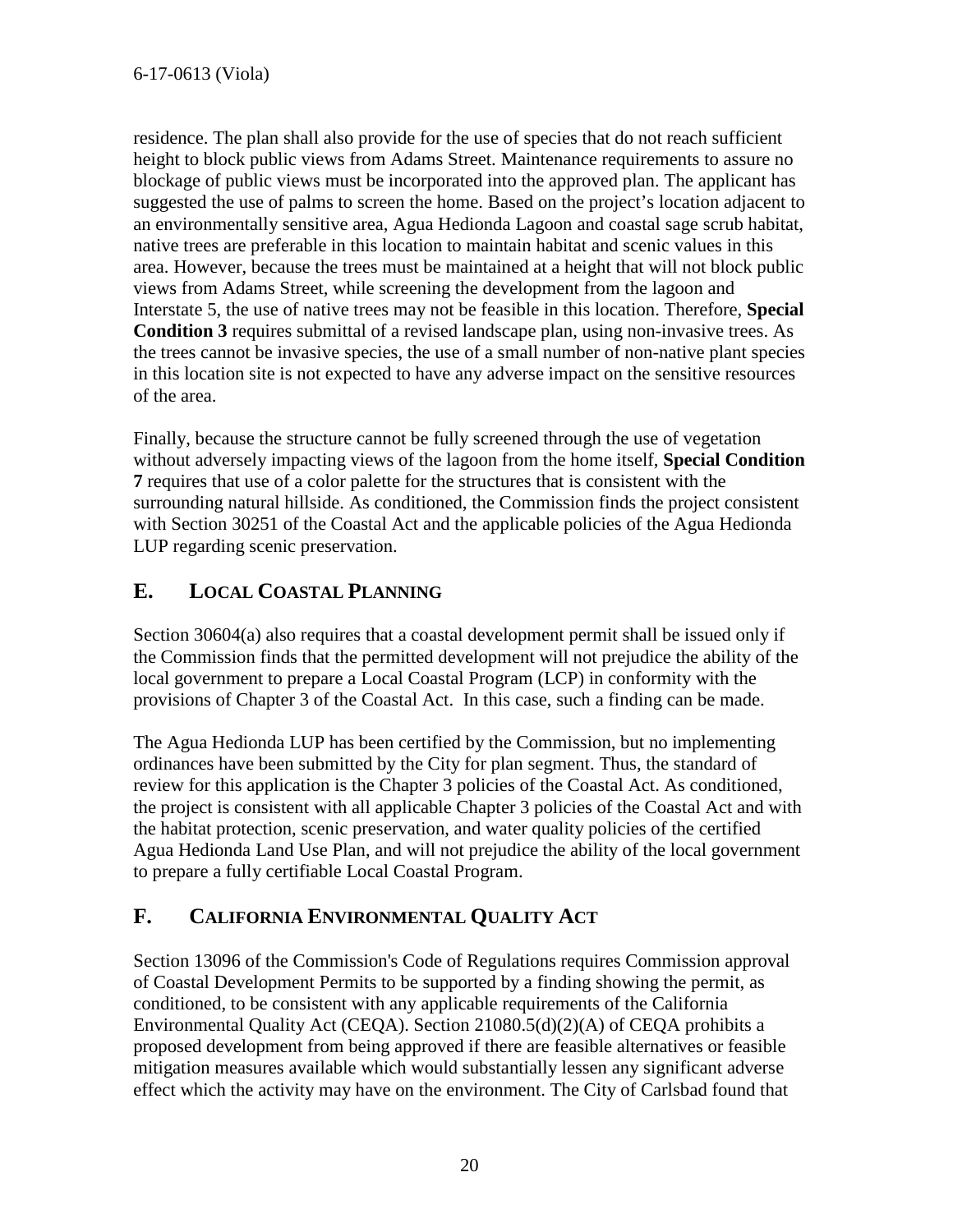this project is categorically exempt from the requirements of CEQA under Section 15303(a) [construction of a single family residence].

The proposed project has been conditioned in order to be found consistent with the Chapter 3 policies of the Coastal Act. Mitigation measures, including conditions addressing native landscaping, habitat buffers areas, screening of the development, and water quality protection will minimize all adverse environmental impacts. As conditioned, there are no feasible alternatives or feasible mitigation measures available which would substantially lessen any significant adverse impact which the activity may have on the environment. Therefore, the Commission finds that the proposed project is the least environmentally-damaging feasible alternative and can be found consistent with the requirements of the Coastal Act to conform to CEQA.

(G:\San Diego\Reports\2017\6-17-0613 (Viola) stf rpt.docx)